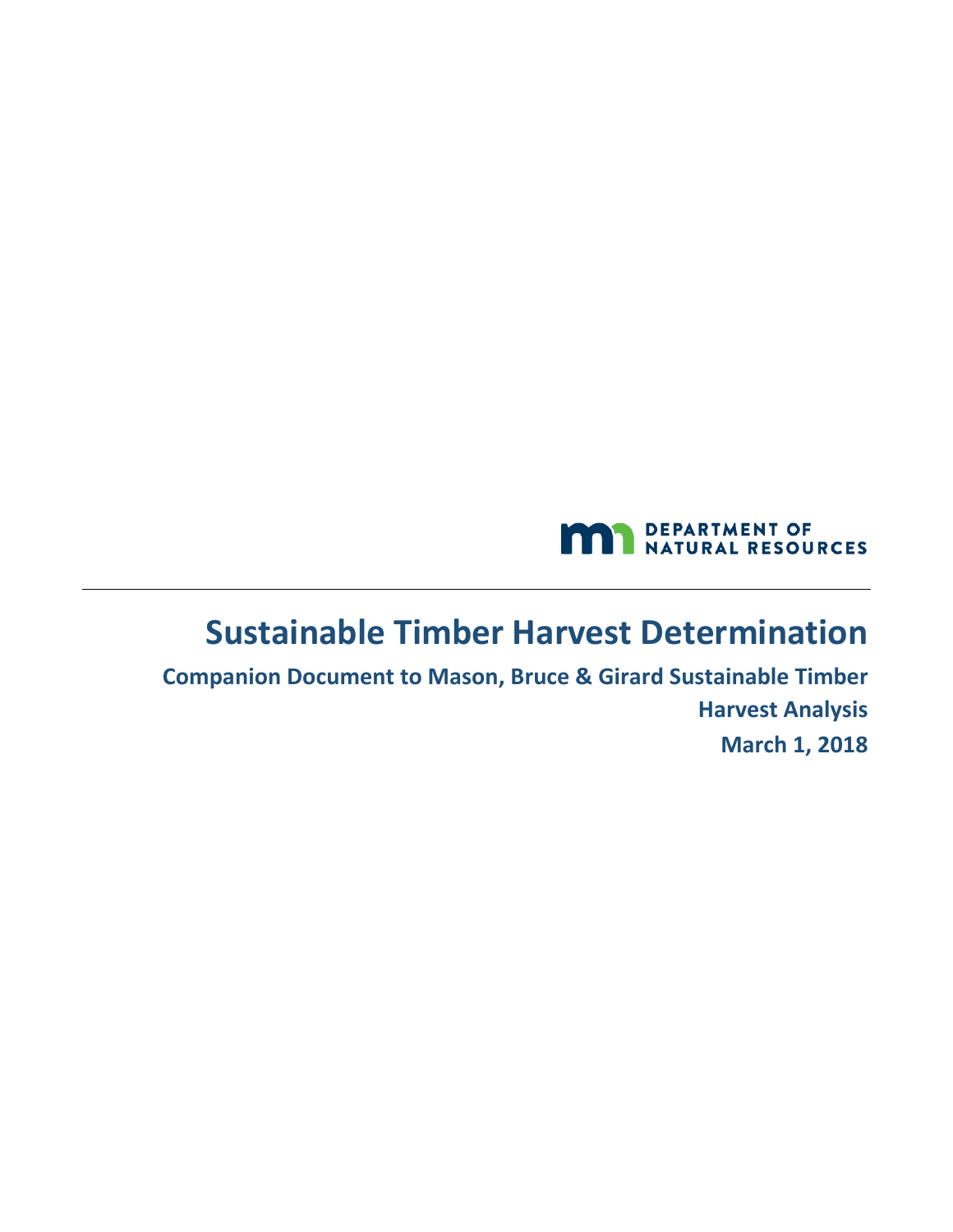### **Minnesota Department of Natural Resources**

Division of Forestry 500 Lafayette Road St. Paul, MN 55115 651-259-5300 [mnforestry.dnr@state.mn.us](mailto:mnforestry.dnr@state.mn.us) [mndnr.gov/forestry](http://)

As requested by Minnesota Statute 3.197: This report cost approximately \$477,000 to prepare, including staff time, contractor analysis, printing and mailing expenses..

*Upon request, this material will be made available in an alternative format such as large print, Braille or audio recording. Printed on recycled paper.*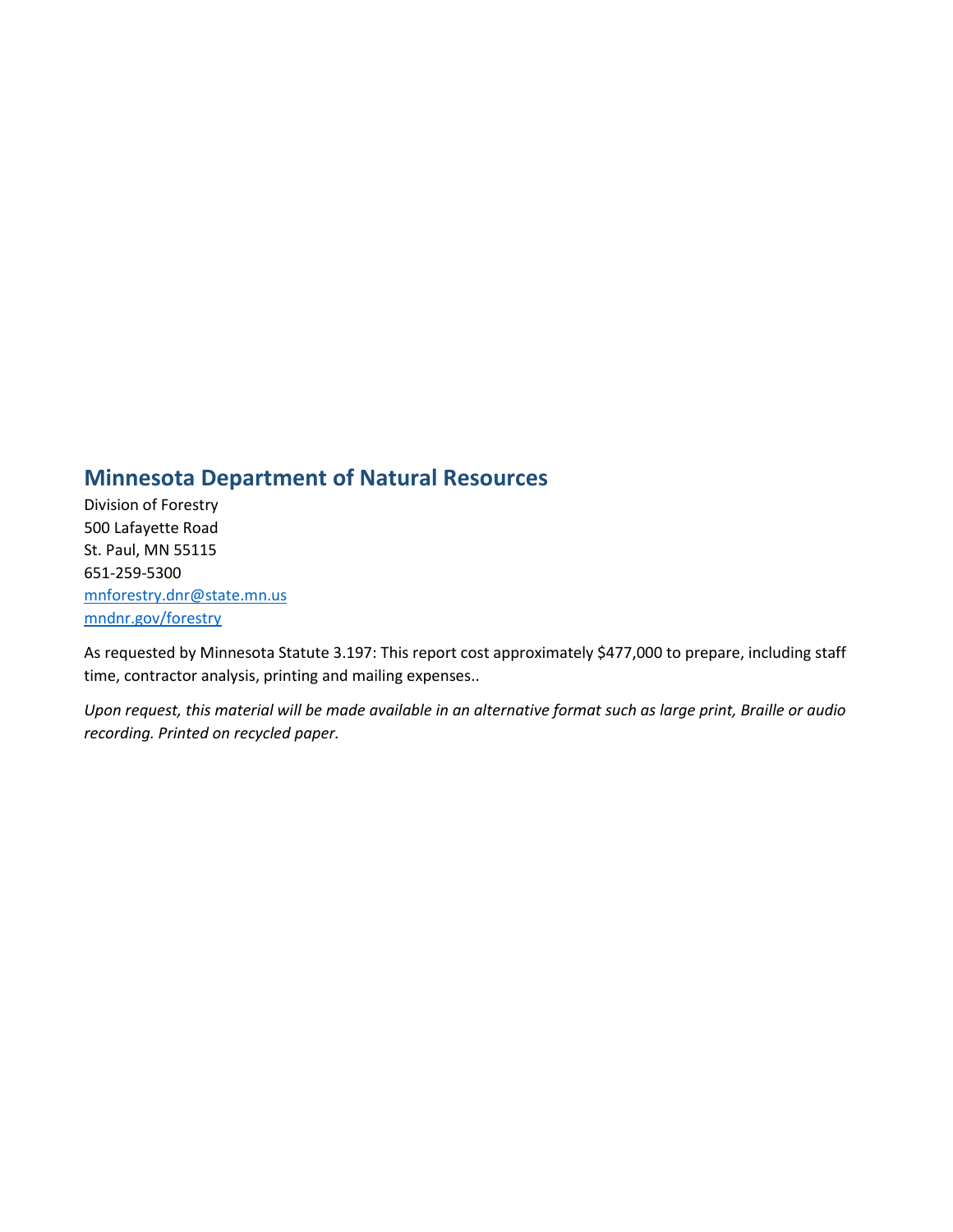# **Contents of This Report**

| Table 1: Comparison of Market Trends, DNR Timber Sales History, Select MB&G Analysis Scenarios, |  |
|-------------------------------------------------------------------------------------------------|--|
|                                                                                                 |  |
|                                                                                                 |  |
|                                                                                                 |  |
|                                                                                                 |  |
|                                                                                                 |  |
|                                                                                                 |  |
|                                                                                                 |  |
|                                                                                                 |  |
|                                                                                                 |  |
|                                                                                                 |  |
|                                                                                                 |  |
|                                                                                                 |  |
|                                                                                                 |  |
|                                                                                                 |  |
|                                                                                                 |  |
|                                                                                                 |  |
|                                                                                                 |  |
|                                                                                                 |  |
|                                                                                                 |  |
|                                                                                                 |  |
|                                                                                                 |  |
|                                                                                                 |  |
|                                                                                                 |  |
|                                                                                                 |  |
|                                                                                                 |  |
|                                                                                                 |  |
|                                                                                                 |  |
|                                                                                                 |  |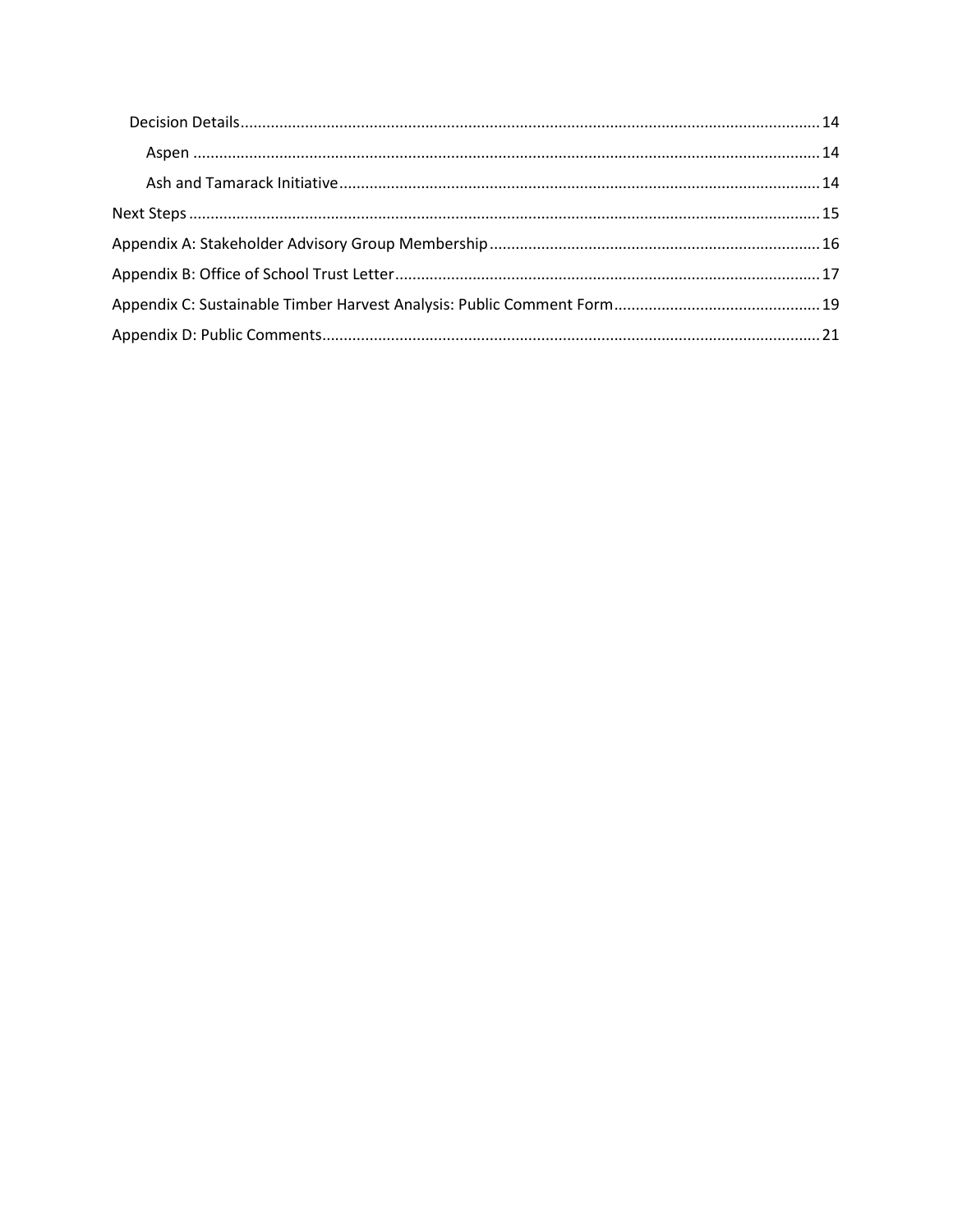# <span id="page-4-0"></span>**Sustainable Timber Harvest Level Decision**

DNR has reached a final decision on a 10-year sustainable timber harvest level for DNR-managed forest lands after more than a year of scientific analysis, discussion with key partners, and public input. DNR's sustainable harvest decision was informed by rigorous science, independent analysis by Mason, Bruce & Girard (MB&G), input from a Stakeholder Advisory Group, public comments, environmental considerations, economic impacts, and discussions with the Office of School Trust.

A robust, thorough, third-party analysis was done by MB&G, an established professional forestry firm based in Portland, Oregon. The MB&G analysis modeled a range of scenarios as a way to demonstrate the tradeoffs between important forest resource values at various levels of timber harvest. The analysis considered six key forest values as identified by the Stakeholder Advisory Group: timber productivity, natural resource economies, biodiversity, water quality, wildlife habitat, and forest health. This strategic context was important as DNR determined a 10-year sustainable harvest level. In addition to the biological growth potential for various tree species, DNR also considered tradeoffs among various forest values, including the implications of near-term harvest for timber production and forest resources over the longer term. Stakeholder responses, public comments, and discussions with the Office of School Trust also informed DNR's decision.

**DNR determined 1 million cords of timber harvested annually from DNR-managed forest lands is not sustainable**. **The new 10-year sustainable timber harvest level is 870,000 cords of timber offered for sale annually from DNR-managed forest lands.** This strikes an appropriate balance among the needs of wildlife, biodiversity, forest industry, clean water, and recreation. This is expressed as a target for the number of cords offered, with the understanding that DNR seeks to minimize the difference between cords offered and cords sold. Details regarding the species mix reflected in this target and its relationship to recent volumes and market trends are shown in Table 1 below.

**Beyond the 10-year 870,000 cord annual target, DNR will offer up to an additional 30,000 cords of ash and tamarack annually for five years.** This special initiative is an effort to make productive use of these two species, which face significant insect threats, and promote reforestation of ash and tamarack sites.

Governor Dayton directed DNR to temporarily increase DNR's annual cords offered target from 800,000 to 900,000 cords in FY2017 and FY2018 while the new sustainable harvest level was analyzed. While this increase was attainable in the short-term, it is not a sustainable long-term level. The FY2012-FY2016 average timber volume offered was 837,000 cords and the average volume sold was 812,000 cords.

A harvest level of 870,000 cords annually represents a careful balancing of DNR's multiple objectives in managing its forest lands, including:

- serving as a consistent, reliable source of wood for Minnesota's forest projects industry,
- ensuring DNR-managed forest lands continue to contribute to the natural resource and recreational functions Minnesotans expect, and
- fine tuning forest management objectives for different types of DNR-managed forest lands (i.e. acquired forest lands, wildlife management areas, and School Trust Lands).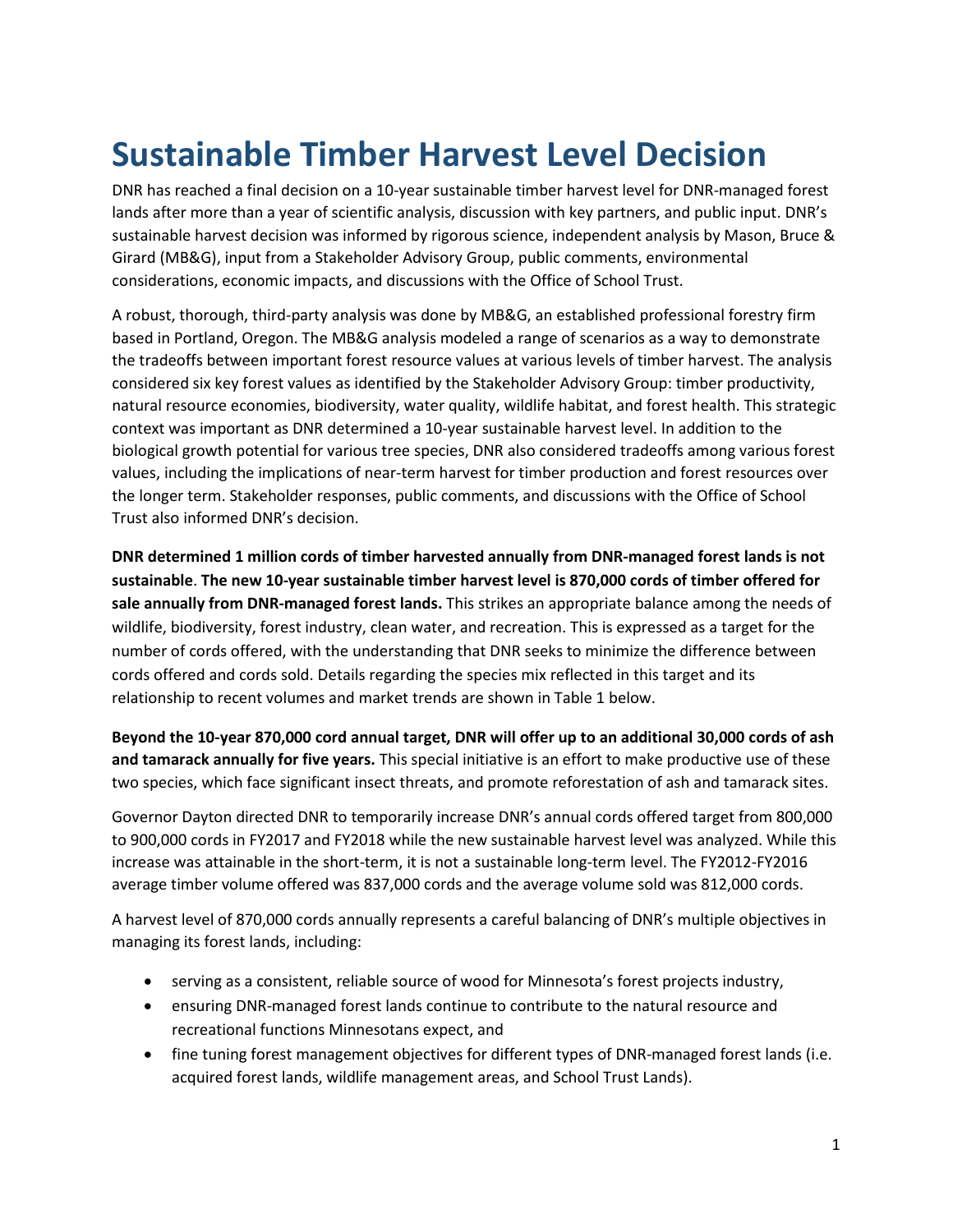It is important to recognize that flexibility will be required to adjust to changing markets and incorporate local operational and environmental considerations. For example, storm or fire events may lead us to offer more timber on a temporary basis. Additionally, the mix of species over this 10-year period will need to change, with a gradual decrease in annual aspen offered from 400,000 to 360,000 cords. The harvest target for some other species will increase. Overall, this 10-year sustainable timber harvest target also reflects a commitment to maintaining a diverse age class structure, including older forest, and to managing wildlife lands in ways that may reduce harvest on those lands.

DNR focused on a 10-year, near-term planning period in determining the sustainable harvest level, while also carefully considering long-range impacts to ensure today's decisions will not harm future generations' ability to address multiple forest resource goals. DNR intends to conduct a similar analysis in 10 years to update the sustainable timber harvest level, ensuring that it reflects future forest environmental and economic conditions, updated inventory data, market trends, and climate change impacts.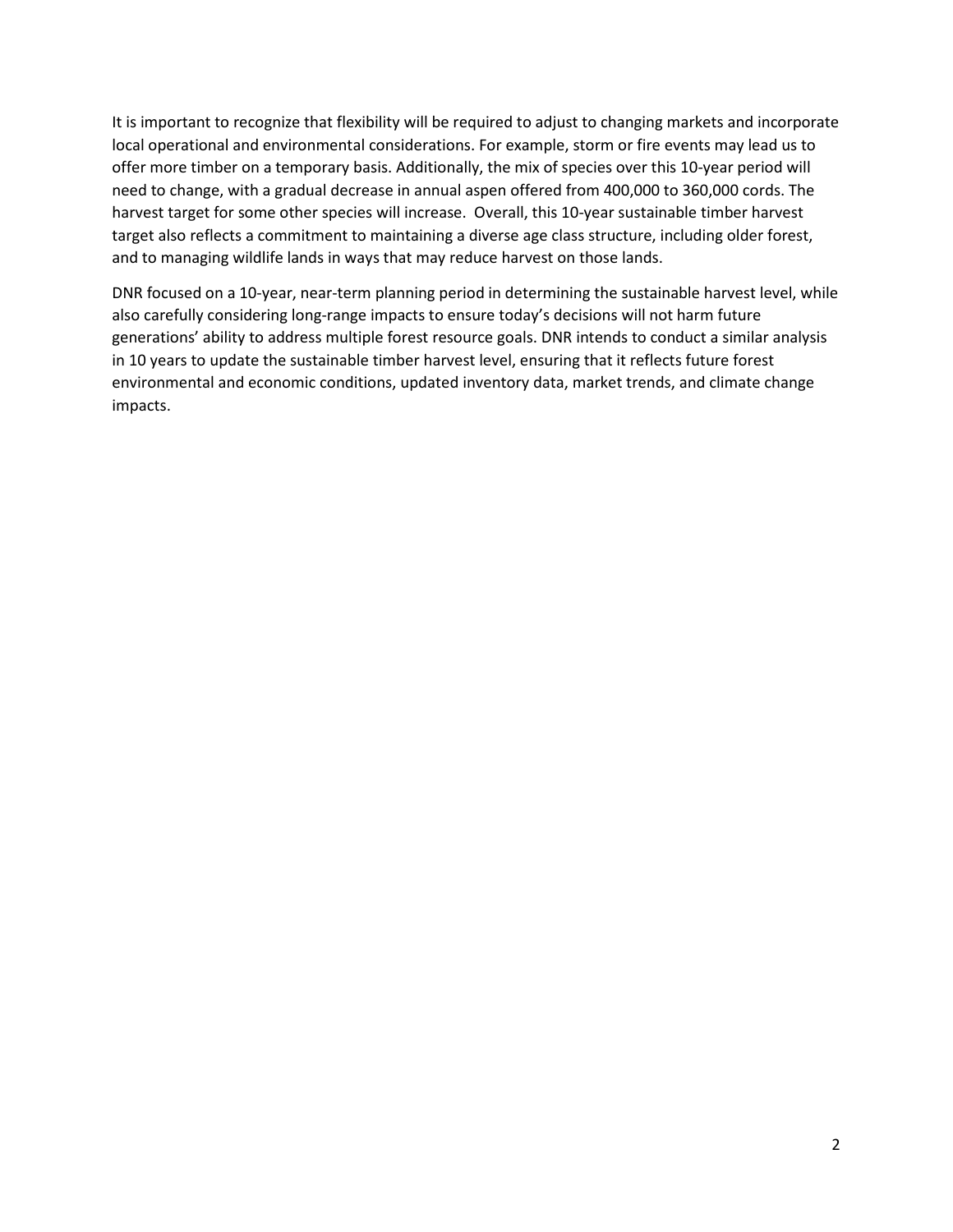## <span id="page-6-3"></span><span id="page-6-2"></span><span id="page-6-1"></span>**Table 1: Comparison of Market Trends, DNR Timber Sales History, Select MB&G Analysis Scenarios, and Sustainable Timber Harvest Level by Tree Species**

<span id="page-6-0"></span>

| <b>Tree species</b>                   | <b>Market</b><br><b>Trend</b><br>FY2010-<br>FY2014 | FY2012-<br>FY2016<br>Average<br><b>Cords</b><br>Offered $1$ | FY2012-<br>FY2016<br>Average<br>Cords<br>Sold | Scenario 1.1.2 -<br><b>Biological Timber</b><br><b>Potential (with some</b><br>restrictions) <sup>23</sup> | Scenario 1.2.4.3-<br><b>Prioritized for Non-</b><br><b>Timber Values</b><br>(biodiversity, old<br>forest habitat, etc.) | <b>Scenario 2.2.2 -</b><br><b>Optimizing for</b><br><b>Older Forests,</b><br><b>While Offering</b><br>800,000 Cords | FY2019-FY2029<br><b>Target Volume</b><br><b>Offered Range</b><br>(cords) |
|---------------------------------------|----------------------------------------------------|-------------------------------------------------------------|-----------------------------------------------|------------------------------------------------------------------------------------------------------------|-------------------------------------------------------------------------------------------------------------------------|---------------------------------------------------------------------------------------------------------------------|--------------------------------------------------------------------------|
| Ash                                   | flat                                               | 10,418                                                      | 9,432                                         | 60,813                                                                                                     | 39,029                                                                                                                  | 47,042                                                                                                              | $25,000 - 40,000$                                                        |
| Aspen and<br><b>Balm of</b><br>Gilead | flat                                               | 395,803                                                     | 401,092                                       | 386,939                                                                                                    | 110,107                                                                                                                 | 210,234                                                                                                             | $400,000 - 360,000$                                                      |
| <b>Balsam Fir</b>                     | decreasing                                         | 30,643                                                      | 30,384                                        | 44,515                                                                                                     | 17,580                                                                                                                  | 25,013                                                                                                              | $30,000 - 40,000$                                                        |
| <b>Mixed</b><br><b>Hardwoods</b>      | maple flat<br>oak<br>increasing                    | 103,927                                                     | 99,926                                        | 163,100                                                                                                    | 91,824                                                                                                                  | 111,966                                                                                                             | $110,000 - 120,000$                                                      |
| <b>Birch</b>                          | decreasing                                         | 30,538                                                      | 29,639                                        | 45,744                                                                                                     | 21,374                                                                                                                  | 30,185                                                                                                              | 30,000                                                                   |
| <b>Spruce</b>                         | increasing                                         | 106,736                                                     | 97,538                                        | 127,681                                                                                                    | 96,218                                                                                                                  | 114,035                                                                                                             | $105,000 - 115,000$                                                      |
| <b>Pine</b>                           | increasing                                         | 104,429                                                     | 103,108                                       | 176,936                                                                                                    | 101,797                                                                                                                 | 135,032                                                                                                             | $110,000 - 120,000$                                                      |
| <b>White Cedar</b>                    | flat                                               | 1,848                                                       | 1,191                                         | 50,641                                                                                                     | 37,849                                                                                                                  | 46,215                                                                                                              | 2,000                                                                    |
| <b>Tamarack</b>                       | decreasing                                         | 52,373                                                      | 39,339                                        | 71,193                                                                                                     | 42,003                                                                                                                  | 74,934                                                                                                              | $40,000 - 30,000$                                                        |
| Other                                 |                                                    | 734                                                         | 677                                           |                                                                                                            |                                                                                                                         |                                                                                                                     |                                                                          |
| <b>Totals</b>                         |                                                    | 837,449                                                     | 812,326                                       | 1,127,561                                                                                                  | 557,781                                                                                                                 | 794,655                                                                                                             | 870,000                                                                  |

 $\overline{\phantom{a}}$ 

<sup>&</sup>lt;sup>1</sup> From FY2012 – FY2016, the DNR's volume offered target was 800,000 cords per year. In FY2017, the DNR increased the offered volume target to 900,000 per Governor Dayton's direction.<br><sup>2</sup> Scenario information is the average annual model cord volume estimation over the next 10 years.

<sup>&</sup>lt;sup>3</sup> Scenario 1.1.2 restrictions are statutory limits (species protections) and Minnesota Forest Resources Council site level guidelines for leave trees and RMZs.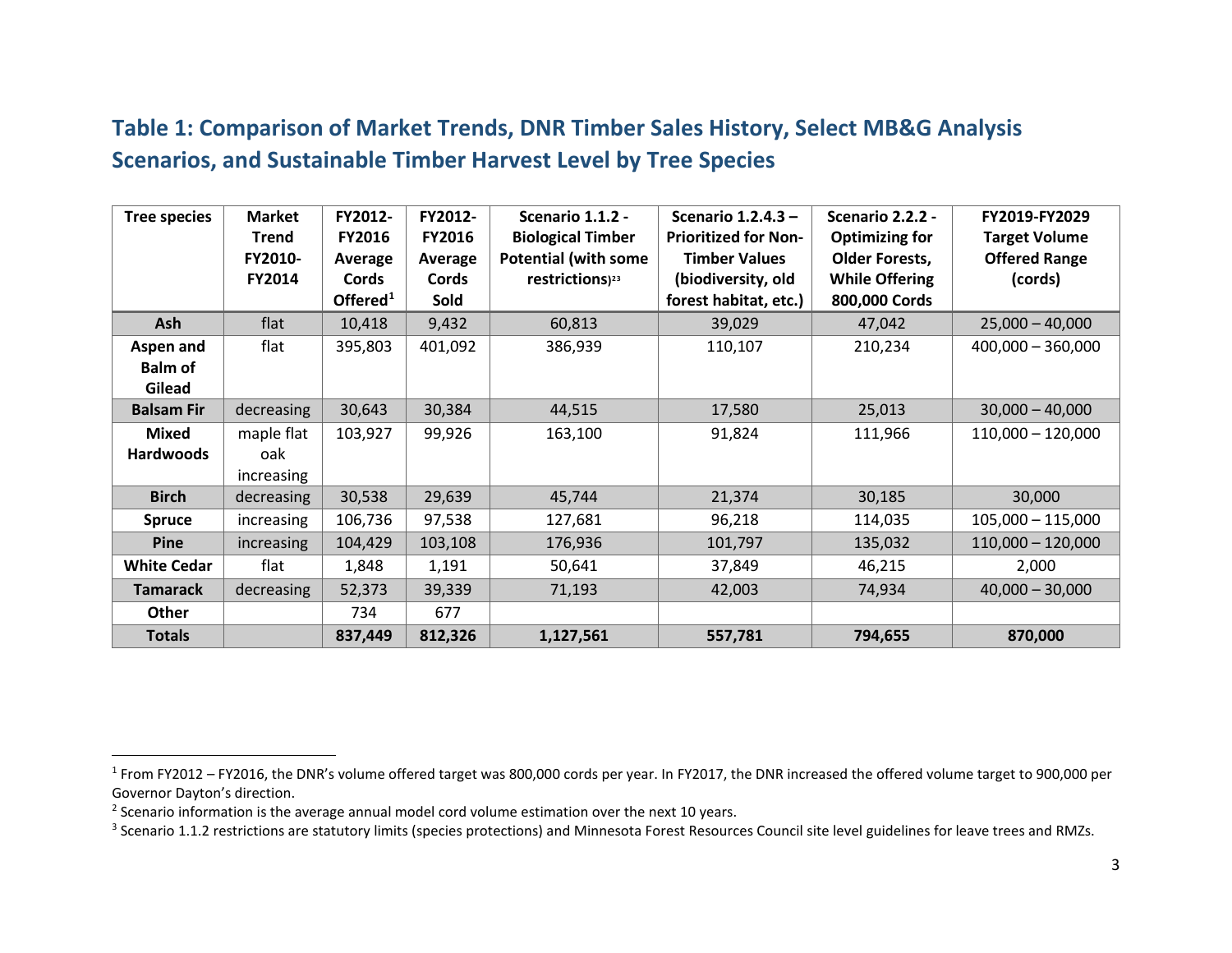# <span id="page-7-0"></span>**Background**

## <span id="page-7-1"></span>**Purpose**

Forests are dynamic and ever changing, and thus forest management needs to be periodically reviewed. DNR had an annual target of 800,000 cords of timber offered for sale for the past 15 years. It was time to do a new, independent analysis and thorough review. The number and mix of trees changes over time, as do other forest resource conditions. Blowdowns, fires, insects, and diseases have affected many acres since the last review. Additionally, the opportunity to reassess aspen harvest levels was timely. Over the past 20-30 years, DNR has purposefully reduced the large amount of older aspen on DNRmanaged forest lands and created a more balanced age-class distribution for aspen.

DNR manages 5 million acres of forest lands and harvesting occurs on 2.75 million of these acres that are in state forests, wildlife management areas, and school and university trust lands. These lands provide about 30 percent of the state's wood supply for a forest products industry that employs 64,000 people and has a \$17.1 billion economic impact. Governor Mark Dayton directed the updated assessment to ensure DNR lands are managed to support this vital economic sector, while maintaining healthy forests and the multiple benefits they provide.

At the direction of Governor Dayton, DNR was tasked with assessing the sustainability of harvesting one million cords per year of timber from DNR-managed forest lands. If DNR determined that one million cords per year is unsustainable, DNR was directed to identify an alternative sustainable harvest level. The Minnesota Legislature provided funding to study if one million cords of wood could be sustainably harvested from DNR-administered lands.

This was an opportunity to find the right harvest level consistent with *Minnesota Statute 89A.02* on sustainable forest management. Put simply, sustainable forest management seeks to balance complex, interrelated goals, including commercial harvest, wildlife habitat, biodiversity, and clean water, today in a way that doesn't limit future generations' ability to do the same.

DNR conducts sustainable harvest analysis at periodic intervals. The most recent statewide look occurred in 2008, but did not change from the 800,000 cord target that had been in place since 2002. Another analysis will be conducted again in about 10 years to reflect future forest conditions, policies, and market trends.

## <span id="page-7-2"></span>**Relevant Legislation**

#### <span id="page-7-3"></span>**Sustainable Timber Harvest Analysis**

Laws 2017, chapter 93. Article 1, section 3, subdivision 4

*(e) \$500,000 the first year is from the general fund for a study of the ability to sustainably harvest at least 1,000,000 cords of wood annually on state-administered forest lands. No later than March 1, 2018, the commissioner must report the study's findings to the legislative committees with jurisdiction over environment and natural resources policy and finance. This is a onetime appropriation.*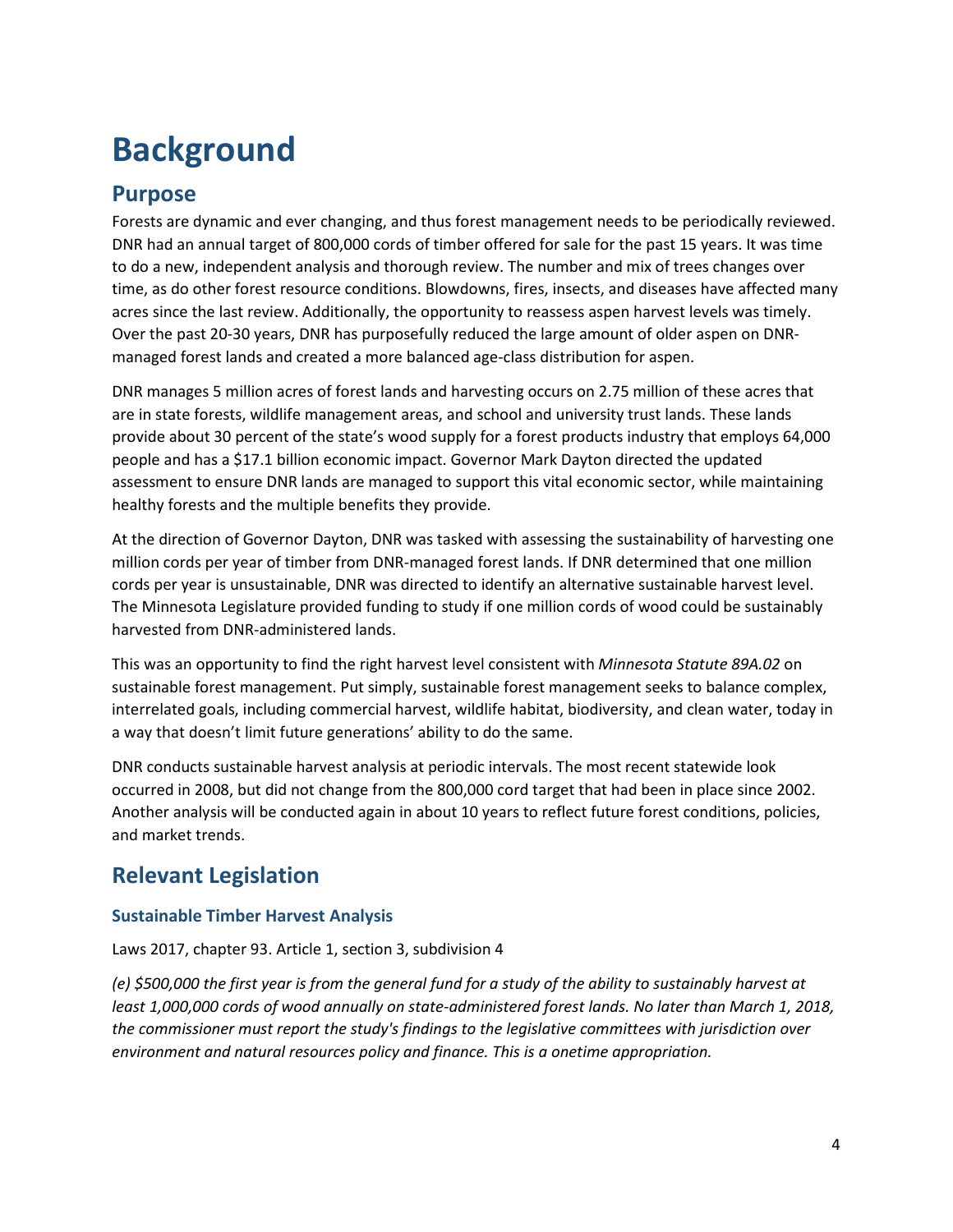#### <span id="page-8-0"></span>**Timber Lands**

#### *Minnesota Statutes*, chapter 90

The State Timber Act is the primary statute governing the DNR Timber Sales and Scaling Program. Under this statute, the Division of Forestry is delegated by the commissioner to:

- manage the sale of forest products on all forest lands under the control of the Commissioner of Natural Resources and
- administer and supervise the sale of timber on other state lands not managed by DNR, such as Minnesota Department of Transportation.

The management and sale of timber on all state lands must conform with the purposes for which those lands are held and with all laws, regulations, policies, and procedures that pertain to the sale of state timber.

#### <span id="page-8-1"></span>**Sustainable Forest Resources**

*Minnesota Statutes,* section 89A.02

*It is the policy of the state to:*

*(1) pursue the sustainable management, use, and protection of the state's forest resources to achieve the state's economic, environmental, and social goals;*

*(2) encourage cooperation and collaboration between public and private sectors in the management of the state's forest resources;*

*(3) recognize and consider forest resource issues, concerns, and impacts at the site level and landscape level; and*

*(4) recognize the broad array of perspectives regarding the management, use, and protection of the state's forest resources, and establish and maintain processes and mechanisms that seek and incorporate these perspectives in the planning and management of the state's forest resources.*

#### <span id="page-8-2"></span>**Definition of Forest Resources**

*Minnesota Statutes,* section 89.001, subdivision 8

*"Forest resources" means those natural assets of forest lands, including timber and other forest crops; biological diversity; recreation; fish and wildlife habitat; wilderness; rare and distinctive flora and fauna; air; water; soil; climate; and educational, aesthetic, and historic values.*

#### <span id="page-8-3"></span>**Forest Resource Management Policy, Principles of Multiple Use**

*Minnesota Statutes,* section 89.002, subdivision 1

*The commissioner shall manage the forest resources of state forest lands under the authority of the commissioner according to the principles of multiple use and sustained yield. The forest resource management policy shall not supersede any existing duty or authority of the commissioner in managing forest lands, but the duties and authorities, as far as practicable, shall be exercised consistently with this*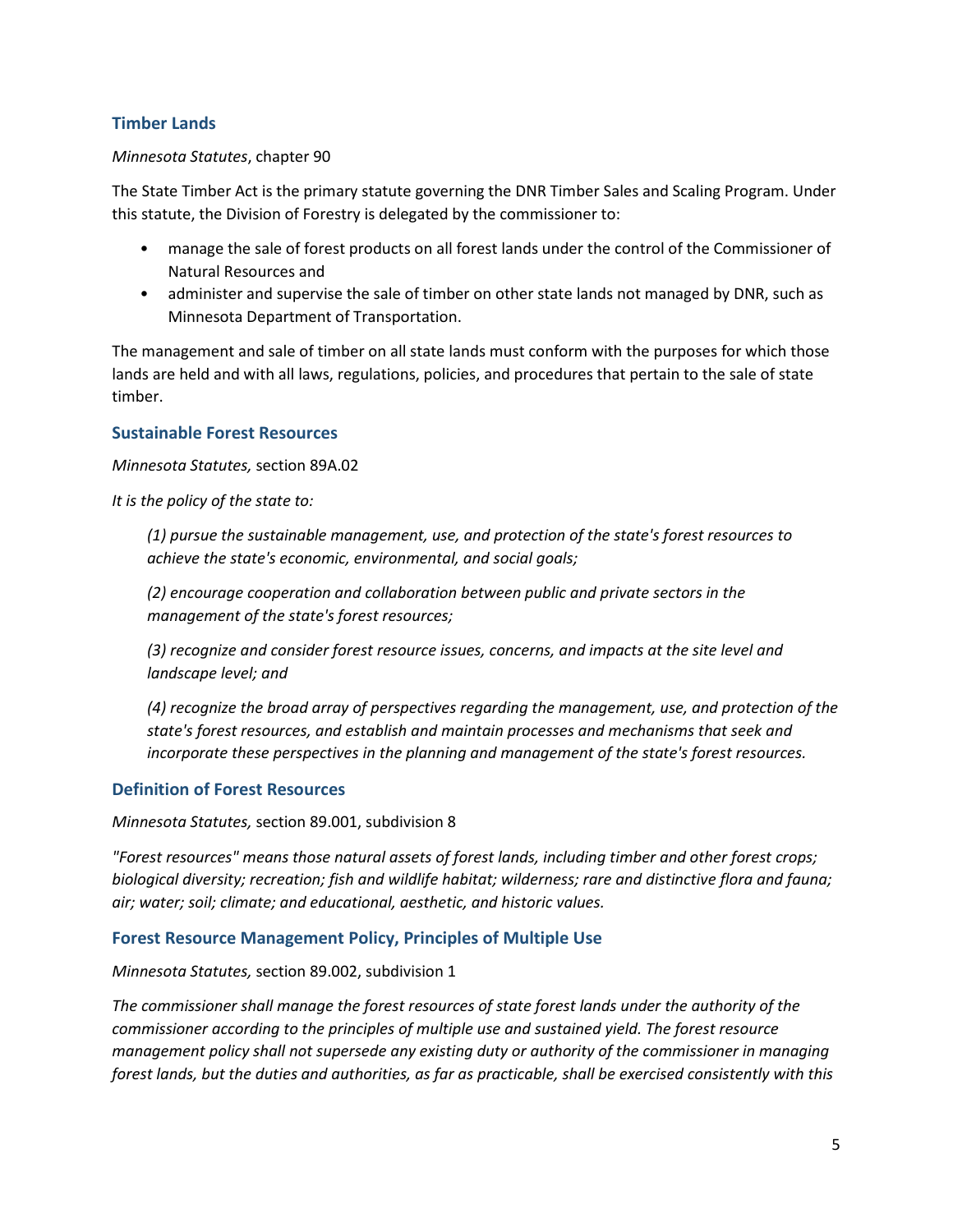*policy. The forest resource management policy is not intended to exclude extractive uses of forest lands under the authority of the commissioner pursuant to state law.*

#### <span id="page-9-0"></span>**State Wildlife Management Area**

*Minnesota Statutes,* section 86A.05, subdivision 8

*A state wildlife management area shall be established to protect those lands and waters which have a high potential for wildlife production and to develop and manage these lands and waters for the production of wildlife, for public hunting, fishing, and trapping, and for other compatible outdoor recreational uses.*

#### <span id="page-9-1"></span>**School Trust Lands**

*Minnesota Statutes,* section 84.027, subdivision 18

*(a) The commissioner of natural resources has the authority and responsibility for the administration of school trust lands under section[s 92.121](https://www.revisor.mn.gov/statutes/?id=92.121) and [127A.31.](https://www.revisor.mn.gov/statutes/?id=127A.31) The commissioner shall biannually report to the Legislative Permanent School Fund Commission and the legislature on the management of the school trust lands that shows how the commissioner has and will continue to achieve the following goals:*

*(1) manage the school trust lands efficiently and in a manner that reflects the undivided loyalty to the beneficiaries consistent with the commissioner's fiduciary duties;*

*(2) reduce the management expenditures of school trust lands and maximize the revenues deposited in the permanent school trust fund;*

*(3) manage the sale, exchange, and commercial leasing of school trust lands, requiring returns of not less than fair market value, to maximize the revenues deposited in the permanent school trust fund and retain the value from the long-term appreciation of the school trust lands;*

*(4) manage the school trust lands to maximize the long-term economic return for the permanent school trust fund while maintaining sound natural resource conservation and management principles;*

*(5) optimize school trust land revenues and maximize the value of the trust consistent with the balancing of short-term and long-term interests, so that long-term benefits are not lost in an effort to maximize short-term gains; and*

*(6) maintain the integrity of the trust and prevent the misapplication of its lands and its revenues.*

## <span id="page-9-2"></span>**Process**

The sustainable timber harvest level was determine following a multi-faceted assessment over 16 months that carefully weighed input from many sources. DNR formed a project team that included individuals from its Divisions of Forestry, Ecological and Water Resources, and Fish and Wildlife that guided project work. An independent contractor, MB&G, conducted an analysis. A 14-member stakeholder advisory group representing a broad range of interests, provided input to help guide the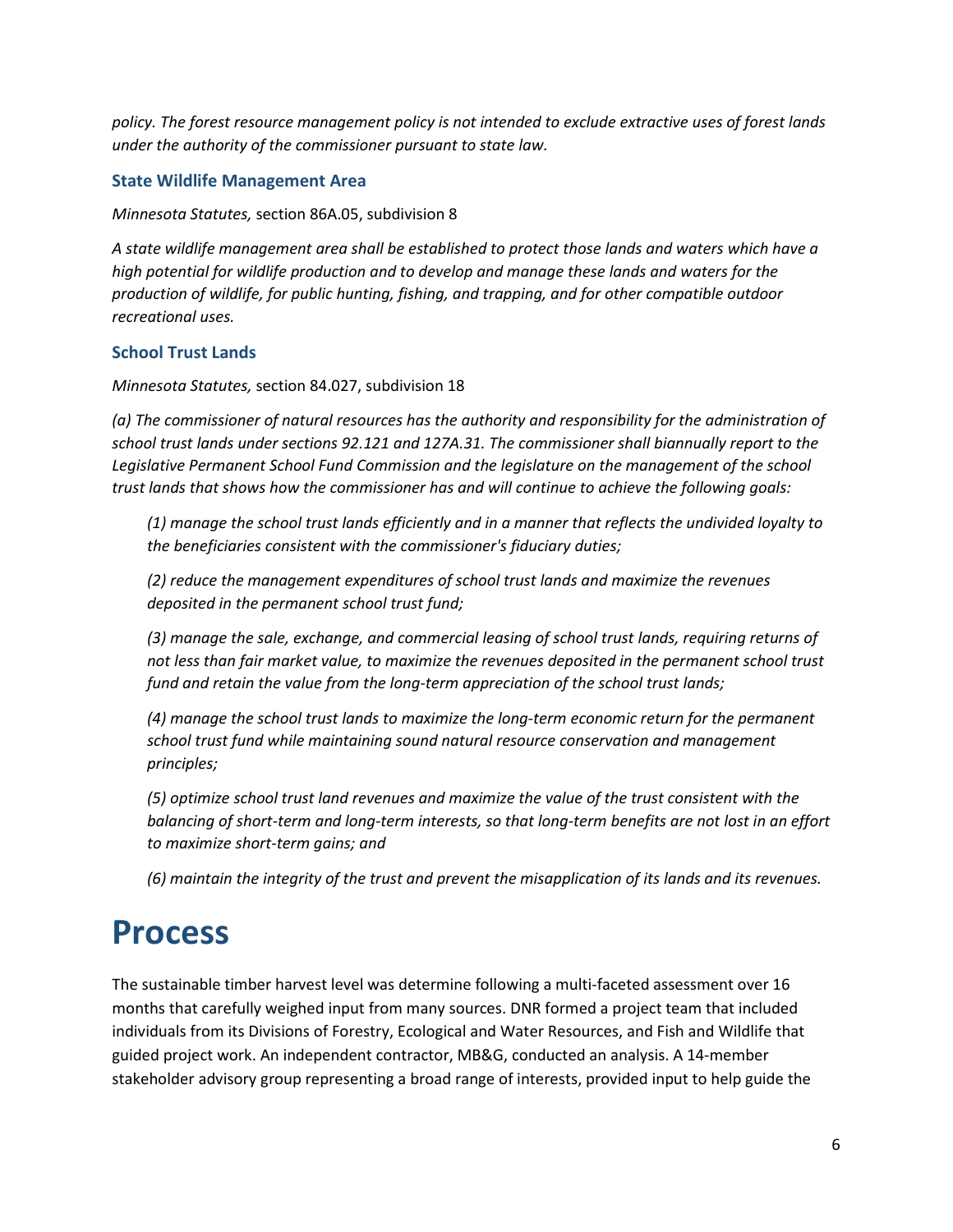analysis. Public comments on the analysis were received from over 140 people. Work on Section Forest Resource Management Planning (SFRMP) was deferred during the analysis.

In considering the results of MB&G's modeling and determining the 10-year sustainable harvest number, DNR also assessed market trends and economic factors affecting the sale of individual tree species.

DNR policies were not changed as part of this process. During the transition to implementation, if there is a need to revisit existing policies in connection with the new 10-year timber harvest target, this will be done through DNR's established policy development process, which includes stakeholder engagement.

## <span id="page-10-0"></span>**DNR Project Team**

A team of DNR leadership and staff facilitated the assessment process. The overall project team included leadership, managers, and technical staff from the Divisions of Forestry, Ecological and Water Resources, and Fish and Wildlife. The DNR Project Team met weekly during the length of the project and consulted regularly with division leadership and the Commissioner's office.

## <span id="page-10-1"></span>**Office of School Trust Lands**

School Trust lands comprise about 50 percent of DNR-managed forest lands. Representatives from the Minnesota Office of School Trust Lands were involved at the outset of the analysis. The Director of School Trust Lands served as a special consultant to the project and was also invited to all stakeholder advisory group meetings. DNR's objective was to ensure the Office of School Trust Lands' perspectives were fully understood and considered throughout the process, and to provide timely information and responses to the Office. The Office of School Trust Lands' recommendations emphasized the importance of the DNR's fiduciary responsibility to maximize long term revenue to the trust, consistent with sound natural resource management (See Appendix B for the Office of School Trust Lands' observations and advice). This factored into the decision for the overall harvest level and will continue to be incorporated into implementation. The sustainable harvest determination meets DNR's responsibility to secure longterm revenue while considering sound natural resource conservation.

## <span id="page-10-2"></span>**Stakeholder Advisory Group**

A 14-member stakeholder advisory group representing a broad range of interests, including forest industry, environmental and conservation groups, academia, and federal, tribal, and county land managers, provided important input to help guide the analysis (see Appendix A). They met in person six times and also participated in conference calls. The individuals on the group provided valuable feedback throughout the project, and their comments significantly improved the final product. The SAG identified six broad forest management values to consider in the sustainable timber harvest analysis.

- Timber Productivity
- Natural Resource Economies
- Biodiversity
- Water Quality
- Wildlife Habitat
- Forest Health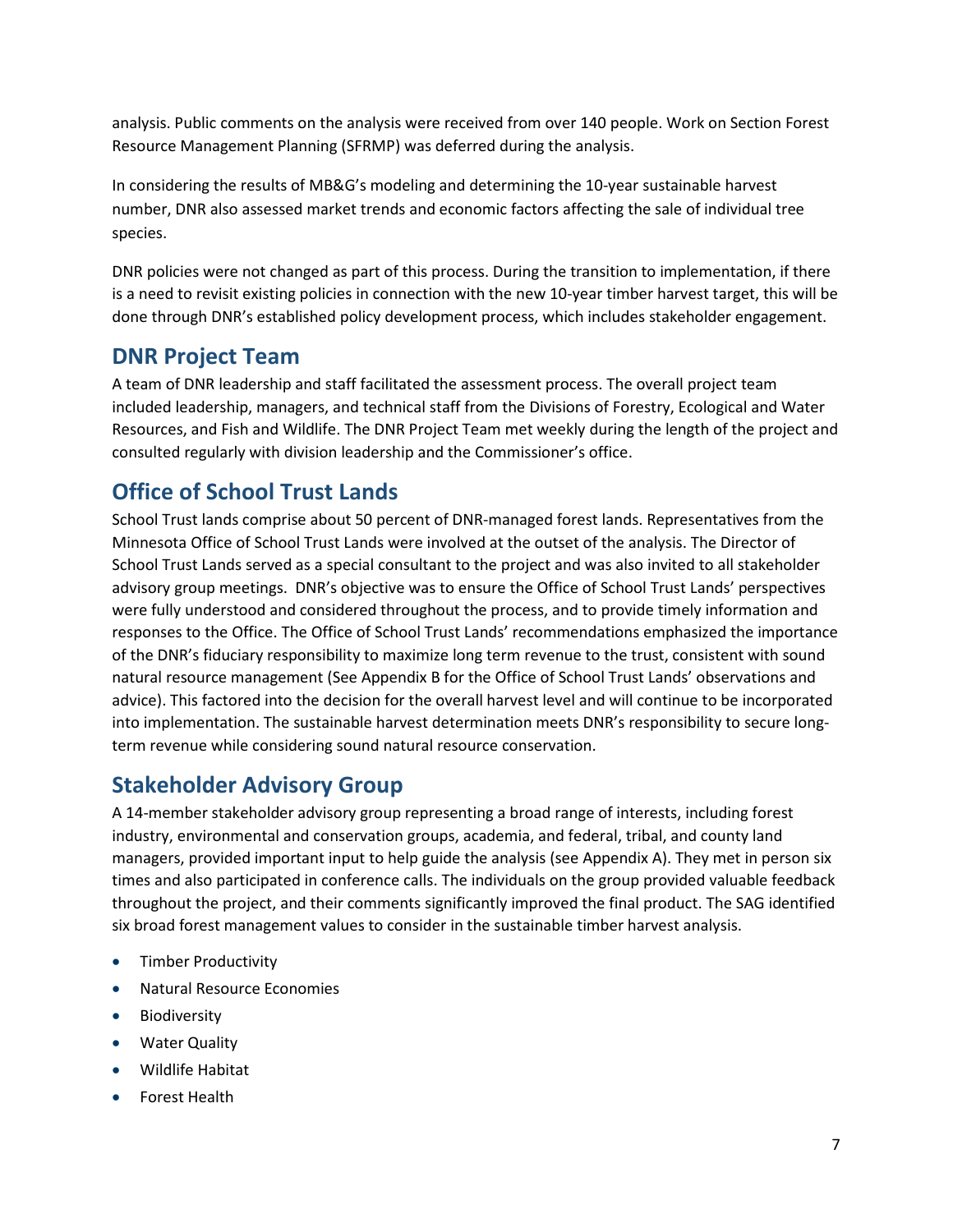Significant themes in the feedback from SAG members on the draft analysis report included:

- Forest industry allows for efficient management of Minnesota's forests. It is vital to maintain a strong forest industry, and the DNR needs to set harvest level targets with that in mind.
- It is important to maintain a diverse mix of forest type and age class conditions on DNR forest lands.
- There may be some potential to increase harvest levels in some forest types in the near term. Some of those forest types have limited marketability and others provide important non-timber values. Consideration must be made for these factors.
- Climate change must not be ignored. The project included some elements to account for climate change, but the analysis should be repeated in 10-15 years to account for changing conditions.

## <span id="page-11-0"></span>**Public Outreach**

Transparency was a priority throughout the project. In spring 2017, a [Sustainable Timber Harvest](http://www.dnr.state.mn.us/forestry/harvest-analysis/index.html)  [Analysis Project Website](http://www.dnr.state.mn.us/forestry/harvest-analysis/index.html) was developed to communicate project status updates and facilitate public feedback. The webpage was viewed over 3,000 times. A GovDelivery list was established to distribute important project information. At this time, there are over 800 people subscribed to the GovDelivery list. Project updates and news releases were sent to this list several times throughout the year. A sustainable timber harvest analysis email address was used to gather input and respond to questions from the public.

Several products were posted to the webpage and GovDelivery list for the public review:

- Phase 1 MB&G Progress Report
- Introductory Video, explaining how the analysis was conducted (received over 600 views)
- Phase 2 MB&G Draft Analysis Report
- MB&G Final Report
- Summary of Public Comments
- Frequently Asked Questions
- DNR Sustainable Timber Harvest Report (this document)

#### <span id="page-11-1"></span>**Public Comment**

The public was invited to comment on the Phase 2 MB&G Draft Analysis Report and provide input on the sustainable timber harvest level. SnapSurvey was used to collect public comments online, and written comments and email comments were also encouraged (see Appendix C for the comment form). In total, over 140 individuals or groups provided comments (see Appendix D for a list of organizations that commented). Comments pertinent to the MB&G analysis were shared with MB&G and incorporated into its final report. The DNR project team reviewed all comments, grouped them into like themes, and created a response document (available on the [Sustainable Timber Harvest Analysis Project](http://www.dnr.state.mn.us/forestry/harvest-analysis/index.html)  [Website\)](http://www.dnr.state.mn.us/forestry/harvest-analysis/index.html). Major public comment themes asked DNR to consider:

- operational realities around marketability, inventory, and best management practices while determining the sustainable timber harvest level;
- maintaining a diverse and healthy forest statewide;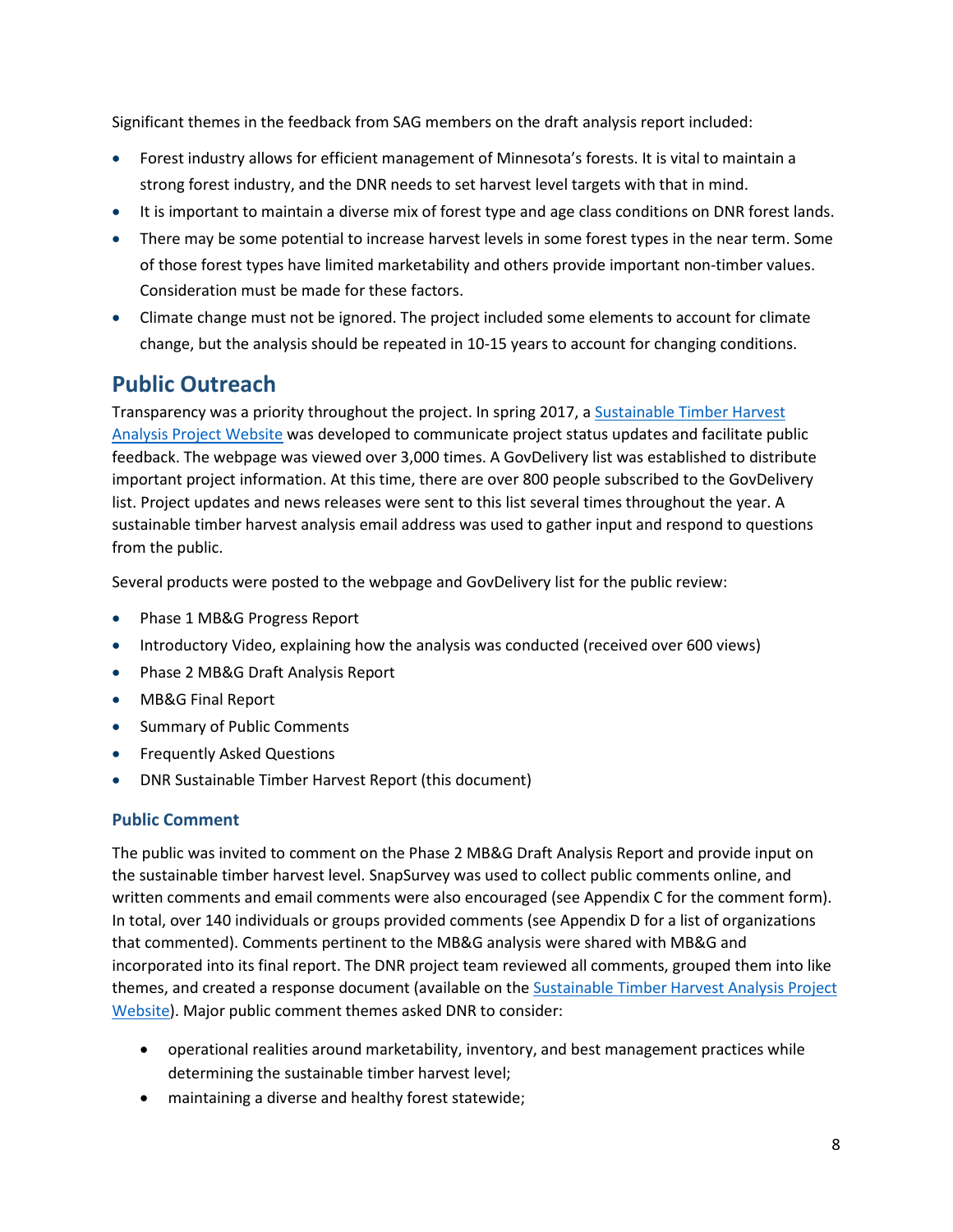- climate change and the effect of natural disturbance events;
- other forest lands (e.g. private, federal, and county) in context with DNR-managed forest lands;
- balancing Minnesota's forest industries needs with other factors;
- recreation, wildlife, and biodiversity factors important to all Minnesotans;
- factors other than steady timber supply;
- contribution of DNR forest lands to Minnesota's overall water quality; and
- providing enough wildlife habitat to support thriving populations of all game and non-game animals.

## <span id="page-12-0"></span>**Market Considerations**

From the outset, DNR, MB&G, and the Stakeholder Advisory Group all recognized that market demand varies by tree species and location. As a result, the sustainable supply of some tree species exceeds what is marketable. To compare model outputs to recent DNR operations and projected market conditions, DNR conducted post-modeling market analysis based on data from U.S. Forest Service Timber Products Output Reports. A few key findings from this market analysis include:

- About half of DNR's annual harvest is aspen, with a sell rate of over 95 percent.
- Pine and spruce markets remain strong, with high sell rates.
- Ash, white cedar, and tamarack make up a large part of DNR timber inventory and as a result the modeling analysis shows the potential for significantly higher harvest levels compared to recent years. Currently, each of these species has weak markets, low prices, and operability or inventory concerns.

It is important that DNR minimizes differences between cords offered and cords sold, to ensure we are efficiently offering wood the market wants. Offering timber for sale requires staff time to plan the sale, appraise, and auction the timber. If planned sales go unsold, DNR has expended resources with no return on investment.

# <span id="page-12-1"></span>**Analysis**

## <span id="page-12-2"></span>**Mason, Bruce & Girard**

On February 6, 2017, DNR issued a request for proposals for an independent contractor to provide an objective analysis of the sustainable timber harvest from DNR-managed forest lands. The selected contractor, Mason, Bruce & Girard, is a long standing and established professional forestry firm based in Portland, Oregon. MB&G's proposal clearly communicated the firm's experience with the type of modeling and analysis we requested. They brought a diverse team of experts to the project who understood the economic, environmental, and social goals that we strive to meet as a public agency. They have conducted similar analyses for other large forest management agencies. More information about MB&G can be found at the [Mason, Bruce & Girard Website.](http://www.masonbruce.com/)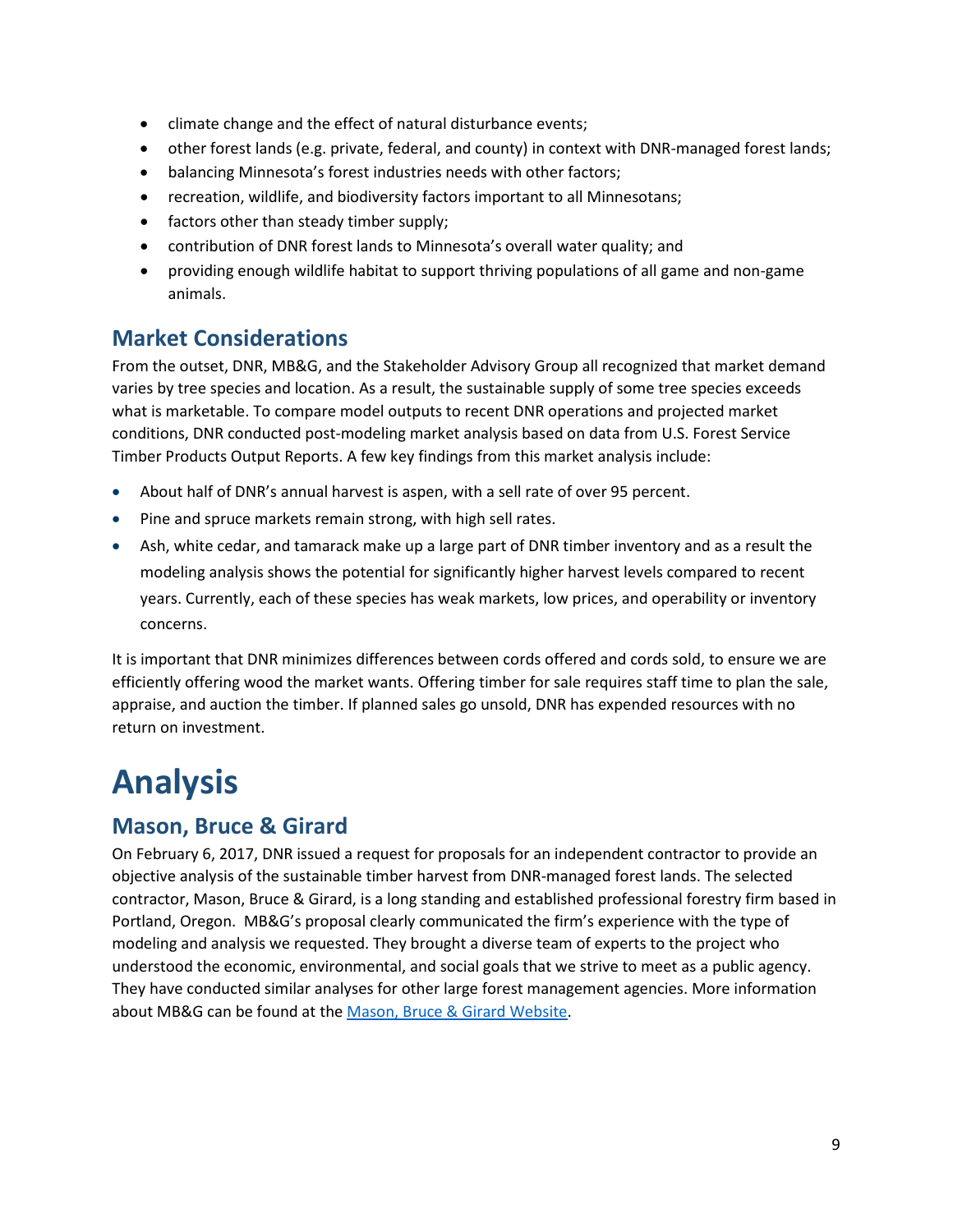## <span id="page-13-0"></span>**Analysis: A Decision Tool**

The MB&G analysis did not identify DNR's sustainable timber harvest level. The analysis was designed to inform, but not to determine, the appropriate balance of the various environmental and economic considerations.

According to the MB&G analysis, DNR-administered forest lands theoretically have the biological potential to produce a harvest of 1.127 million cords of timber annually for about 20 years, while maintaining compliance with statutory species protections and Minnesota Forest Resources Council site level guidelines,<sup>[4](#page-13-1)</sup> before dropping to about 900,000 cords for the long-term. However, this projection is based on several assumptions made to simplify a tremendously complex modeling challenge. These assumptions include:

- our forest inventory is 100 percent accurate,
- every acre produces the modeled volume,
- nearby markets are available for all tree species, and
- no operational adjustments are needed to reflect on-the-ground reality.

Thus, the model's projected biological potential likely exceeds what is actually available and certainly exceeds what is commercially viable. It does not account for non-timber forest values, beyond statutory species protections and Minnesota Forest Resources Council site level guidelines, that are widely expected from DNR-managed forest lands.

On the other end of the spectrum, when non-timber values (biodiversity, water quality, old forest habitat, etc.) are prioritized, the analysis showed that around 600,000 cords of timber could be harvested annually. The MB&G analysis also examined a range of model scenarios that projected timber harvest volumes somewhere between these two figures, depending on the type and level of forest values incorporated into model runs. This allowed DNR, the Stakeholder Advisory Group, and the general public to see the trade-offs between timber volume production and additional non-timber values.

It is important to understand that the MB&G analysis provides a strategic look at the biological potential for timber harvest across a spectrum of modeling scenarios. DNR did not choose a single scenario to inform the decision. Instead, DNR leadership compared the results of multiple scenarios to decide what DNR's harvest level target should be for the next 10 years.

The MB&G analysis was not a full economic analysis of DNR timber harvest operations and did not predict future markets or timber prices. The MB&G Final Report identifies the need to incorporate operational realities and commercial viability at the conclusion of any such strategic analysis in making a decision about near-term sustainable harvest levels. To compare model outputs to recent DNR

<span id="page-13-1"></span><sup>&</sup>lt;sup>4</sup> Minnesota's Sustainable Forest Resources Act mandated development of voluntary site-level timber harvesting [and forest management guidelines](https://mn.gov/frc/forest-management-guidelines.html) that recommend economical ways to conduct management activities with limited impacts to forest functions and values. These timber harvesting and forest management guidelines address the management, use, and protection of historic and cultural resources, riparian areas, soil productivity, water quality and wetlands, wildlife habitat, and visual quality.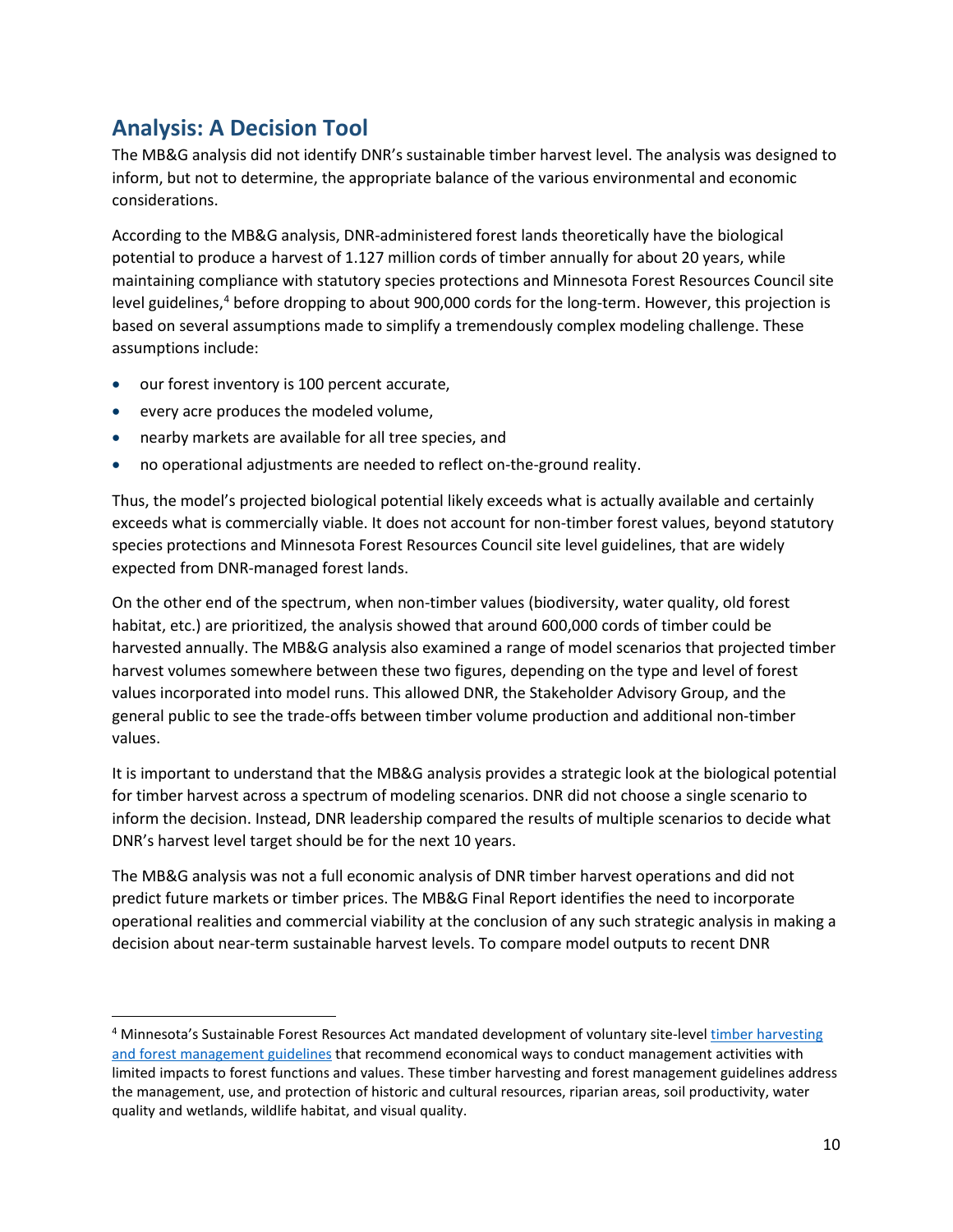operations and projected market conditions for tree specific, DNR conducted post-modeling market analysis from U.S. Forest Service Timber Products Output Reports.

## <span id="page-14-0"></span>**Analysis Details**

DNR staff reviewed and updated information in the DNR Forest Inventory Module (FIM) in the spring of 2017. The base data set for the STHA was established from FIM, and then additional planning fields were added to help model and analyze outputs at sub-statewide scales and incorporate non-timber values. The base dataset used for the modeling and analysis of overall forest considerations included all DNR lands in FIM. However, DNR-managed forest lands generally not available for timber harvest (Scientific and Natural Areas, State Parks, Camp Ripley, designated old growth, etc.), non-forested acres (lowland brush, lowland grass, marsh, etc.), and non-productive forest types (stagnant black spruce, stagnant tamarack, etc.) were excluded from harvest volume model calculations. These acres were, however, considered in identifying contributions to other forest values (e.g., wildlife, biodiversity, clean water, and recreation). MB&G identified some limitations with the FIM dataset that affected their ability to more precisely model current and future forest conditions and management. Specifically, DNR inventory does not currently collect sufficient data to capture the effects of intermediate harvests or individual tree details in its stand inventories.

Phase 1 of the analysis took place from April – June 2017, and was a time for MB&G to access and understand the available data and construct the basic framework of the forest planning models. MB&G prepared a progress report on the initial nine scenarios that was posted to the project website. The progress report included initial model run results focused on timber outputs. MB&G and DNR did not draw any conclusions about sustainability from the initial modeling. Phase I was a "test run" of the model to make sure it was operating as expected and set the stage for full modeling and analysis work to be done in Phase 2.

Phase 2 of the analysis, from July 2017 – February 2018, built upon earlier work and expanded the number of modeling scenarios greatly (22 scenarios and more than 30 days of computer modeling time). It attempted to incorporate non-timber values, account for statutory considerations, include spatial wildlife habitat elements, and estimate tree species composition changes over time. Many of these metrics were new to DNR and even MB&G. As a result, the biodiversity, watershed, and old forest metrics needed refinement and will be looked at more closely in future analyses. As part of Phase 2, MB&G did sensitivity analysis around discount rates relating to timber stumpage revenue and also around DNR's growth and yield tables, which project tree growth. All of the additional modeling and analysis conducted during Phase 2 formed the basis for the MG&B Final Report.

## <span id="page-14-1"></span>**Land Considerations**

Harvesting takes place on 2.75 million acres of state forest, wildlife management areas, and school and university trust lands. Each of these land types has its own slightly different set of management objectives that were examined in the analysis. The sustainable timber harvest analysis used general guidance for applying these forest management objectives to various land types. However, the DNR Transition Team will determine how to apply more specific management strategies across these different land types over the next four months.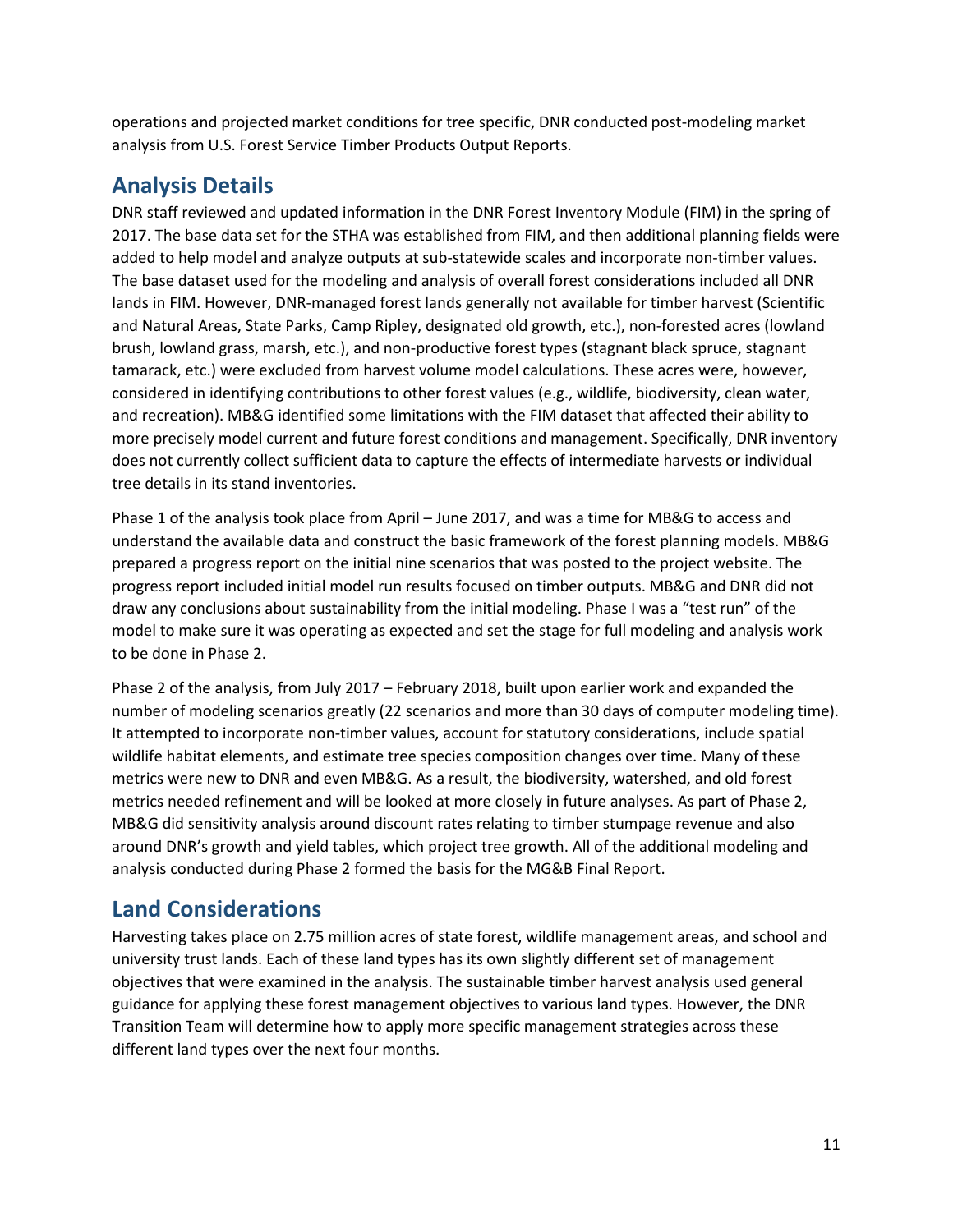#### <span id="page-15-0"></span>**School Trust Lands**

DNR serves as Trustee for the 2.5 million acres of School Trust Lands and an additional 1 million acres of severed mineral rights on behalf of Minnesota's public schools, according to state statute. All School Trust lands were included in the analysis.

School trust lands were treated the similarly in all model scenarios so that the model runs could more accurately display the biological potential of each scenario. These lands were not treated with an economic preference because DNR's standard practice already uses economic rotation age to determine final harvest.

The sustainable harvest decision assumes School Trust lands within State Forests and WMAs will be managed based on economic criteria to meet DNR's responsibility to secure long-term revenue consistent with sound natural resource practices. It is anticipated that School Trust lands will see an equal increase of harvest to State Forest lands.

#### <span id="page-15-1"></span>**Wildlife Management Areas**

Under statutory guidance, WMAs are managed with wildlife habitat values as a priority. To accommodate this, some model scenarios included different management assumptions than standard forestry practice. These wildlife habitat considerations included increased rotation ages for most species, higher levels of acres reserved for habitat, and higher rates of thinning compared to final harvest. These considerations reduced the overall harvest level compared to the scenarios without these wildlife assumptions.

School trust lands within WMAs were treated with standard forestry practice and did not receive the additional wildlife habitat considerations.

#### <span id="page-15-2"></span>**State Forest Lands**

State Forests are managed for multiple purposes to provide environmental, economic, and recreational opportunities. State forest lands were treated similarly in all model scenarios so that the model runs could more accurately display the biological potential of each scenario. These lands were not treated with an economic preference because DNR's standard practice already uses economic rotation age to determine final harvest.

#### <span id="page-15-3"></span>**Non-DNR Lands**

While data on other ownership types was not included in this analysis, DNR staff and Stakeholder Advisory Group members had those trends in mind. DNR did specifically consider ownership trends and the presence of abundant, mature aspen on private and federal lands, when determining the gradual reduction of aspen harvest from DNR-managed forest lands over the next 10 years. Observed harvest levels and Forest Inventory and Analysis (FIA) data from the U.S. Forest Service show Minnesota's forests, across all ownerships, continue to grow older.

### <span id="page-15-4"></span>**Climate Change**

Some likely impacts from climate change were considered in the MB&G analysis and DNR decision process. To incorporate climate change, the MB&G analysis changed forest cover type over time. Trees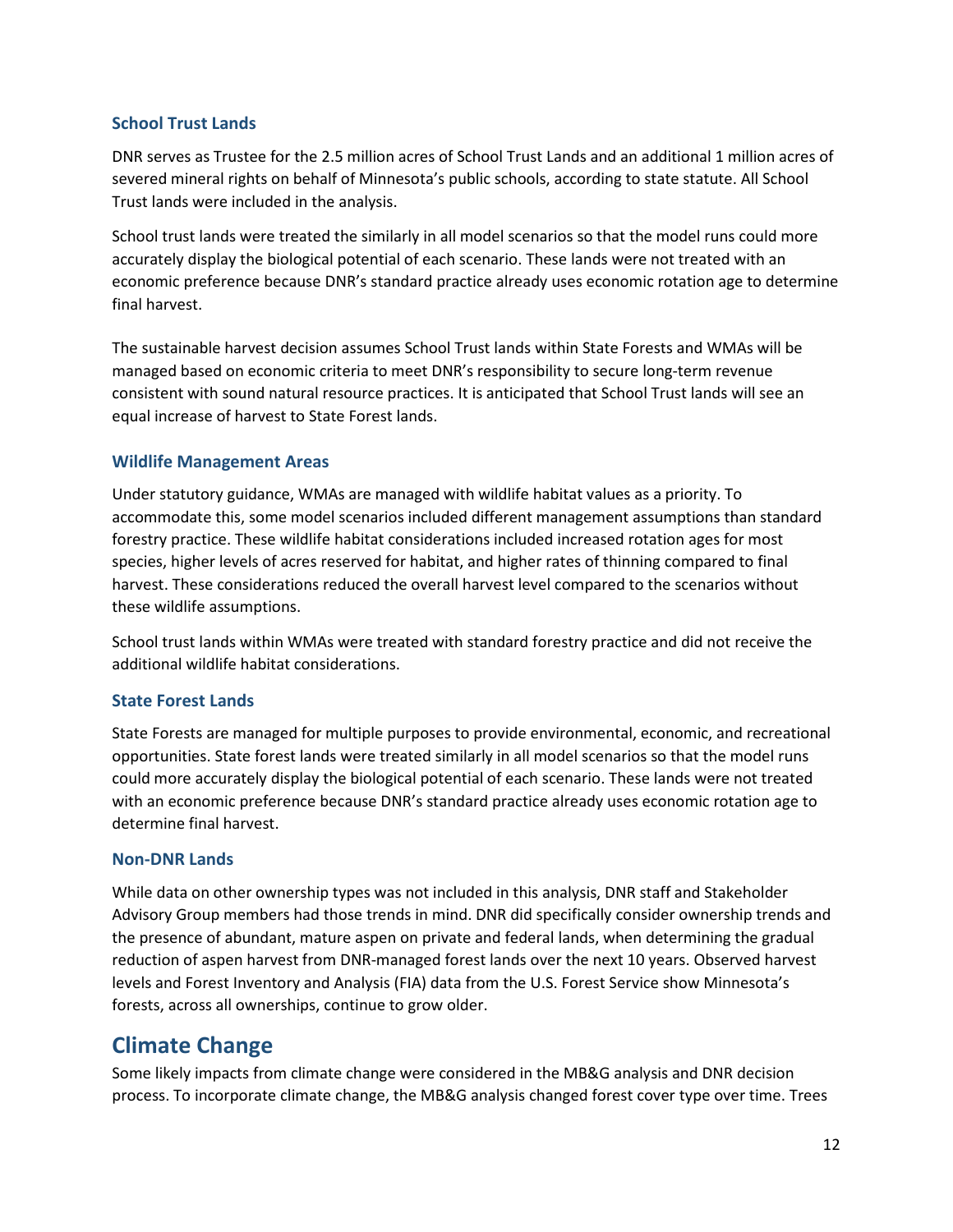predicted to be "climate change winners" were increased over the long term. Only native tree species, adapted to native plant communities, were considered. Because of modeling restrictions and limited data the project did not assume major shifts in tree species across the landscape, introduction of nonnative species, or any reduction in winter access for harvesting.

DNR manages for diverse forest conditions to support a forest more resilient to climate change impacts. Limited This will be a priority during SFRMP planning as we implement the new sustainable timber harvest level. SFRMP plans consider climate change when setting forest type conversion goals (e.g. aspen to mixed hardwoods or pine). DNR recognizes that operational and planning changes may be necessary to address future conditions from climate-related events, including large-scale tamarack and ash mortality, natural disturbance events, and increased wildfires.

Seasonal climate considerations were deemed out of scope for the MB&G analysis, but DNR will continue to monitor and adjust practices. Warmer winters may impact when and how harvesting is done in the future, as most harvesting occurs during frozen conditions when there is less impact to soils and plants.

## <span id="page-16-0"></span>**Key Learnings from the Modeling Analysis**

This project took a comprehensive approach and attempted to model a number of forest management factors beyond timber availability. These included spatial distribution of wildlife habitat, biodiversity elements, and watershed considerations. The modeling work produced several key learnings.

- We now have a more holistic picture of DNR-managed forest lands as a result of more refined details of land by forest or non-forest type, land administrator, ownership status, and merchantable or non-merchantable timber.
- Model results from Phase 1 and Phase 2 were not far out of line from previous DNR-led analyses. However, incorporating new model elements added dimensions not previously explored by DNR.
- By using scenarios that sequentially included additional increased non-timber values, DNR now has a better understanding of the trade-offs among those values and harvest levels.
- All scenarios projected harvesting aspen at lower levels in the future. It is important for DNR to gradually transition to a reduced harvest level for aspen.
- Growth and yield tables are important factors in estimating long term harvest levels. MB&G and the DNR Project Team discussed DNR's approach to building yield tables, reviewed literature, and searched for alternatives. During this process, potential opportunities to refine our growth and yield tables were identified. This will be considered in our future forest management work.
- Forest inventory data collection and storage standards should be modified to improve the accuracy of our growth and yield tables and allow us to use the forest model in a more robust way. Information from this analysis is helping to improve DNR's NextGen forest information system, which is currently under development.
- The sustainable timber harvest level is most sensitive to resource objectives that seek to maximize wildlife habitat requiring mature and older forests.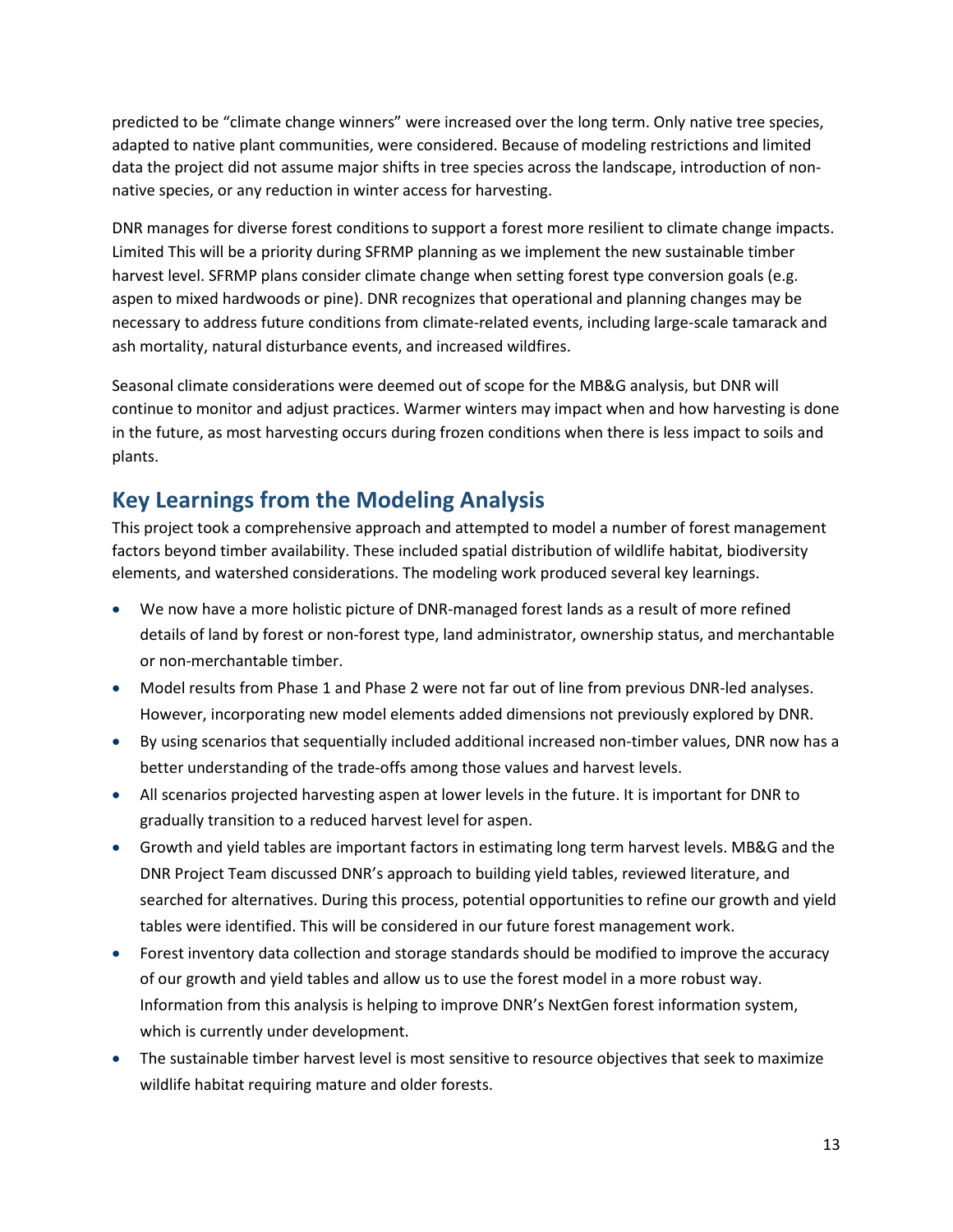## <span id="page-17-0"></span>**Decision Details**

#### <span id="page-17-1"></span>**Aspen**

Over the next ten years, DNR will gradually reduce the amount of aspen offered for sale by 10 percent, from 400,000 to 360,000 cords offered annually. Further reductions may be necessary in subsequent years. A minimum level of older aspen on DNR-managed forest lands is necessary to meet habitat and biodiversity needs. Market demand is predicted to remain strong, but the MB&G analysis showed an immediate and long-term decline in available aspen volume from current harvest levels under all modeling scenarios. Previous to 2017, there was an abundance of older-aged aspen on DNR-managed forest lands. DNR has worked purposefully over the past 20-30 years to adjust the amount and age of aspen on the landscape through harvest. As a result, we now have a more desired distribution of aspen by age and location that still supports valuable wildlife populations, biodiversity, and water quality. Harvest of aspen on DNR land into the future cannot be sustained at the levels of recent years, when we were working to reduce the over-abundance of mature aspen on DNR lands.

A thoughtful, gradual transition to a lower aspen harvest level on DNR lands over the next 10 years will minimize the impact to forest industry, providing time for increased aspen harvest from other ownerships with significant mature aspen (e.g., private lands and National Forest lands) and increased use of other tree species. Failing to initiate this transition now increases risks to biological resources and may cause more severe and abrupt market disruptions later. In addition, over the longer term, all scenarios modeled indicate that further reductions in aspen harvest will be needed. Fifty years out, even the most aggressive harvest scenarios, which fail to maintain the older age stands needed for habitat and biodiversity, show less than 300,000 cords of aspen available from DNR-managed forest lands.

#### <span id="page-17-2"></span>**Ash and Tamarack Initiative**

DNR recognizes a short-term opportunity to accelerate harvesting ash and tamarack and regenerate these stands to younger healthy trees, in advance of the spread of the deadly emerald ash borer and eastern larch beetle. Eastern larch beetle is estimated to have already killed almost half of the tamarack in Minnesota, and emerald ash borer is expected to kill all ash trees in its path.

This five-year pilot initiative has the potential to result in about 30,000 additional cords offered each year. However, this level of increase would require substantial growth in ash and tamarack markets. After five years, the DNR will reassess conditions to determine if the initiative should continue. Transitioning ash and tamarack stands through management is preferable to recovering from the effects of insect and disease outbreaks. Additional reforestation funding will be necessary for this initiative to be successful. Current DNR reforestation funding cannot support such an intensive, short-term effort.

The ash and tamarack initiative will help industry in the short term by making use of a resource that would otherwise be lost. Plus it gives DNR the best chance to make sure the land stays forested in the long-term through thoughtful reforestation work in a timely manner.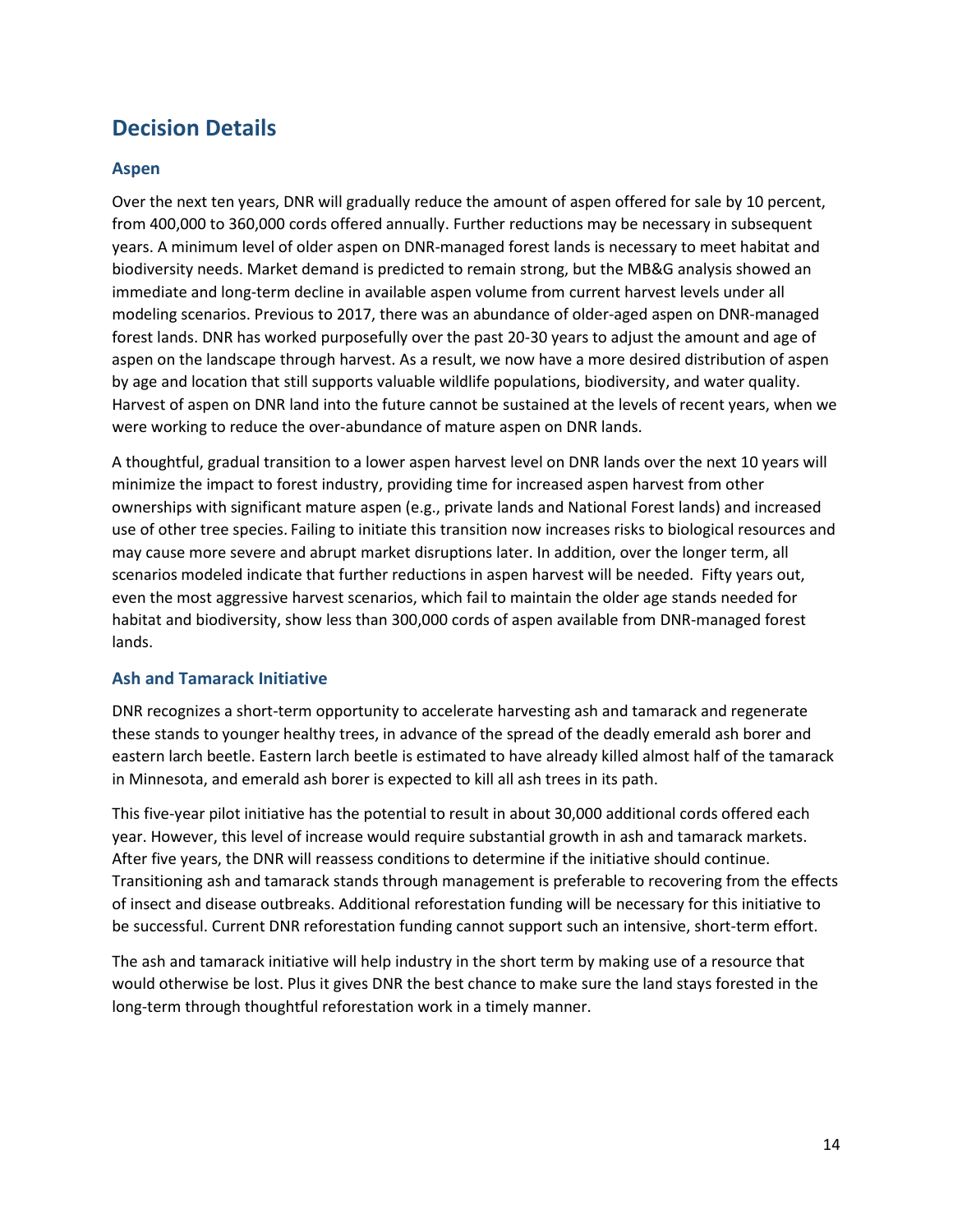# <span id="page-18-0"></span>**Next Steps**

DNR will incorporate the new sustainable timber harvest level into the Conservation Agenda and section forest resource management plan (SFRMP) process. It will ultimately be manifested on-the-ground in the selection and design of timber sales. The DNR forest planning process will be informed and improved by this effort. This is an opportunity to gain efficiency in the SFRMP and timber sale processes and increase the ability to monitor statewide forest conditions on DNR-managed forest lands.

DNR is identifying a transition team to guide application of the statewide analysis results and DNR's sustainable harvest determination to the SFRMP process. The team will begin working immediately, and SFRMP work is anticipated to begin again in mid-summer 2018. Some tasks for the DNR Transition Team include:

- Create base models for each SFRMP planning unit.
- Identify model parameters and complete a baseline School Trust Lands model scenario.
- Identify expectations for upcoming SFRMP teams.
- Determine how to apply management strategies to wildlife management areas, state forests, and School Trust Land.

Looking further ahead, DNR will conduct a mid-point assessment that reviews progress made and identifies future improvements needed. Every year, staff will work to implement the DNR harvest target and incorporate the findings from the MB&G analysis throughout all forest management. Over the next ten years, staff will specifically work to:

- Update and complete SFRMPs.
- Monitor progress on timber targets and species mix annually.
- Continue to address habitat needs at the site and landscape level.
- Create more accurate and up-to-date inventory.
- Monitor market demand by tree species.

DNR intends to conduct a similar sustainable timber harvest analysis in 10 years to update the timber harvest target. This will allow DNR to consider future forest environmental and economic conditions, updated inventory data, market trends, climate change impacts, and future stakeholder perspectives in making any needed adjustments to the sustainable timber harvest target.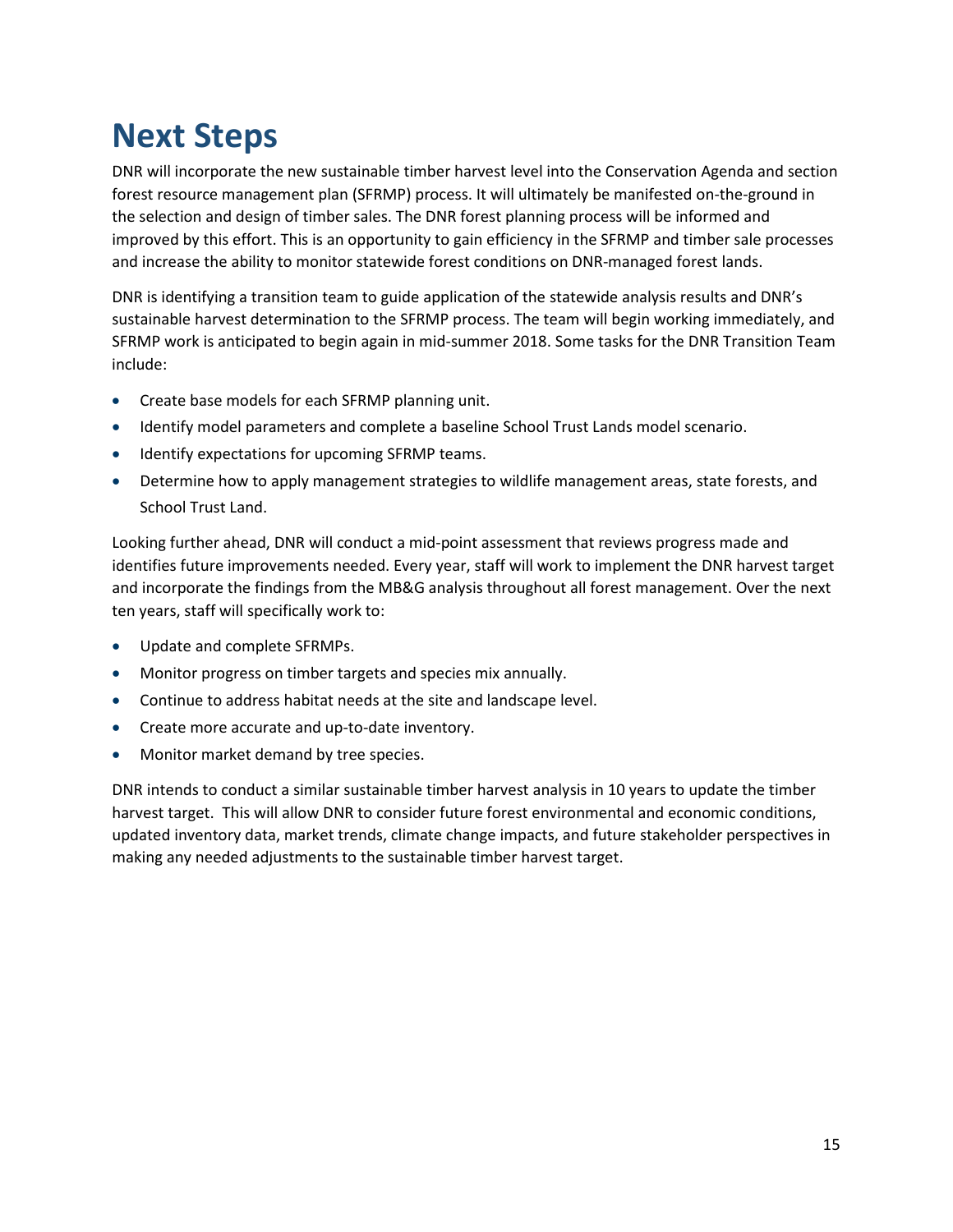# <span id="page-19-0"></span>**Appendix A: Stakeholder Advisory Group Membership**

| <b>Name</b>           | <b>Organization/Affiliation</b>                       |
|-----------------------|-------------------------------------------------------|
| Cheryl Adams          | <b>Blandin</b>                                        |
| Don Arnosti           | Izaak Walton League                                   |
| <b>Brian Bignall</b>  | Potlatch                                              |
| Wayne Brandt          | Minnesota Forest Industries                           |
| <b>Connie Cummins</b> | United States Forest Service                          |
| <b>Craig Engwall</b>  | Minnesota Deer Hunter's Association                   |
| Calder Hibbard        | Minnesota Forest Resources Council                    |
| Jim Manolis           | The Nature Conservancy                                |
| Meadow Kouffeld       | <b>Ruffed Grouse Society</b>                          |
| Steve Olson           | Fond Du Lac Tribal Forestry                           |
| <b>Bob Stine</b>      | University of Minnesota                               |
| Dale Erickson         | <b>Timber Producers Association</b>                   |
| Mark Weber            | Minnesota Association of County Land<br>Commissioners |
| Molly Peterson        | Audubon Minnesota                                     |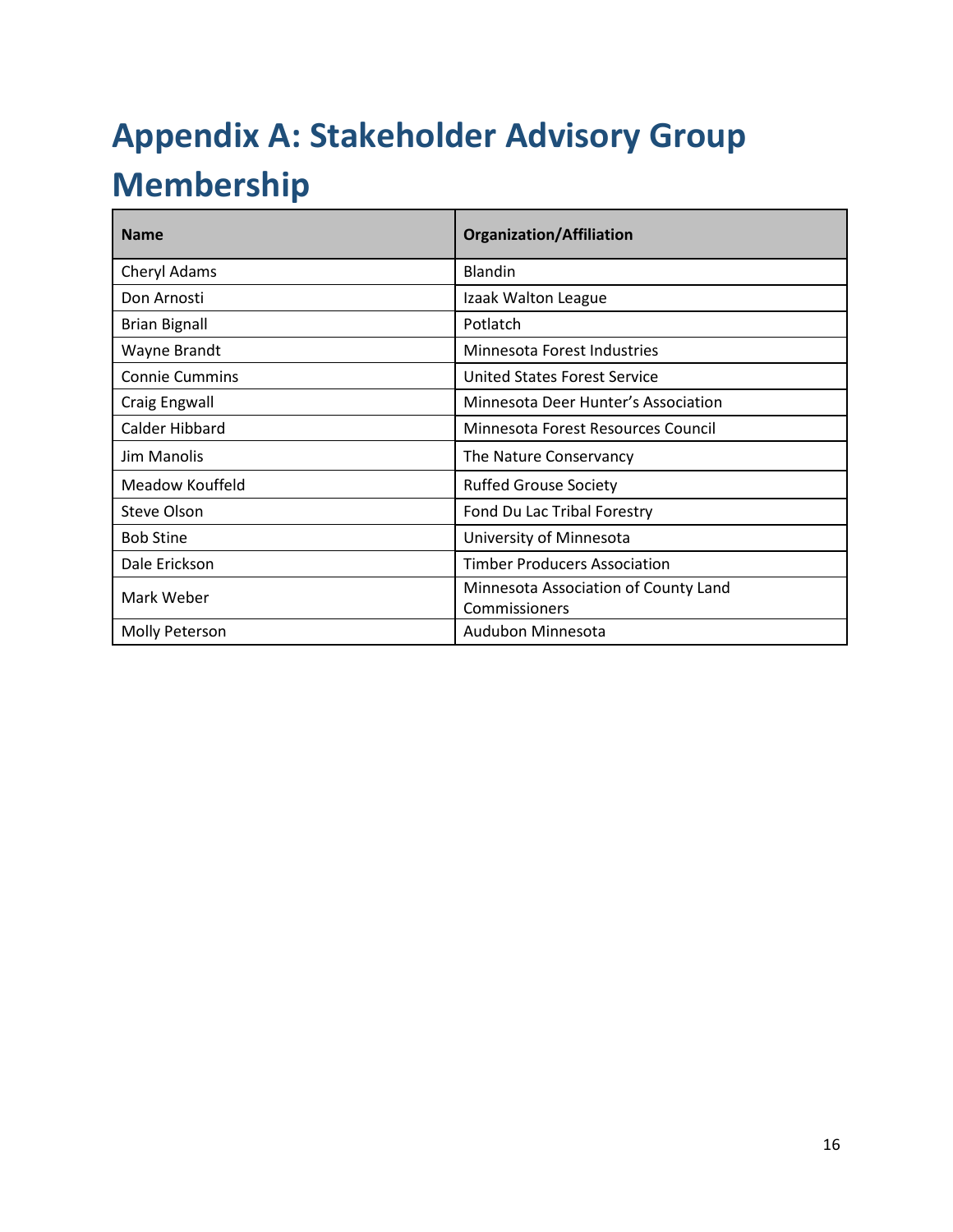# <span id="page-20-0"></span>**Appendix B: Office of School Trust Letter**

# **MIN** MINNESOTA OFFICE OF SCHOOL TRUST LANDS

**To: Tom Landwehr, DNR Commissioner From: Aaron Vande Linde, OSTL Director Date: February 16, 2018 Re: Sustainable Timber Harvest Analysis** 

As part of the Sustainable Timber Harvest Analysis (STHA) process, DNR requested that Office of School Trust Lands (OSTL) serve as a consultant to the STHA project team. The project team offered OSTL a number of opportunities to attend and observe stakeholder meetings, assisted OSTL in understanding the STHA parameters and modeling scenarios, and sought OSTL feedback regarding the analysis and content in the STHA draft and final reports related to school trust lands. Below are our observations and advice based on our involvement throughout the STHA process.

#### **Observations**

1. School trust timberland accounts for 53% of the merchantable acres yet only 44% of final total inventory. This suggests school trust timberlands on a whole are less productive than other DNR administered lands due to a variety of factors, such as:

- a. Less merchantable cover types and stands on school trust lands;
- b. Lower site indexes in comparison to other DNR administered timberlands; and
- c. May be losing economic value based on age class distributions.

2. The least restrictive modeling scenarios (1.1.1 and 1.1.2) reveal that during the first 15-20 years there is potential to harvest in excess of 1 million cords on DNR administered lands. This potential is due to the large supply of older mature wood currently on state lands.

3. The least restrictive modeling scenarios (1.1.1 and 1.1.2) also reveal that, after YR15, annual harvest levels above 800,000 cords are sustainable to YR100.

4. Harvest levels on school trust timberlands under modeling scenarios 4.1.2 and 4.2.2 have the potential to produce in excess of 600,000 cords between YR1 and YR15, and suggest sustainable harvest levels over 400,000 cords to year 100.

5. Annual harvest levels on school trust timberlands between FY2008 and FY2017 averaged approximately 378,000 cords. This suggests that there may be additional sale/harvest opportunities on school trust timberlands (dependent on markets and species).

6. Aspen and Balm of Gilead cover types decline over the 100-year model.

#### **Advice**

1. Implement increased harvest levels on school trust lands based on modeling scenario 4.1.2 for at least the first 10-year period.

2. Direct SFRMPs to employ modeling scenario 4.1.2 for school trust lands with:

a. only Forest management regime constraints applied;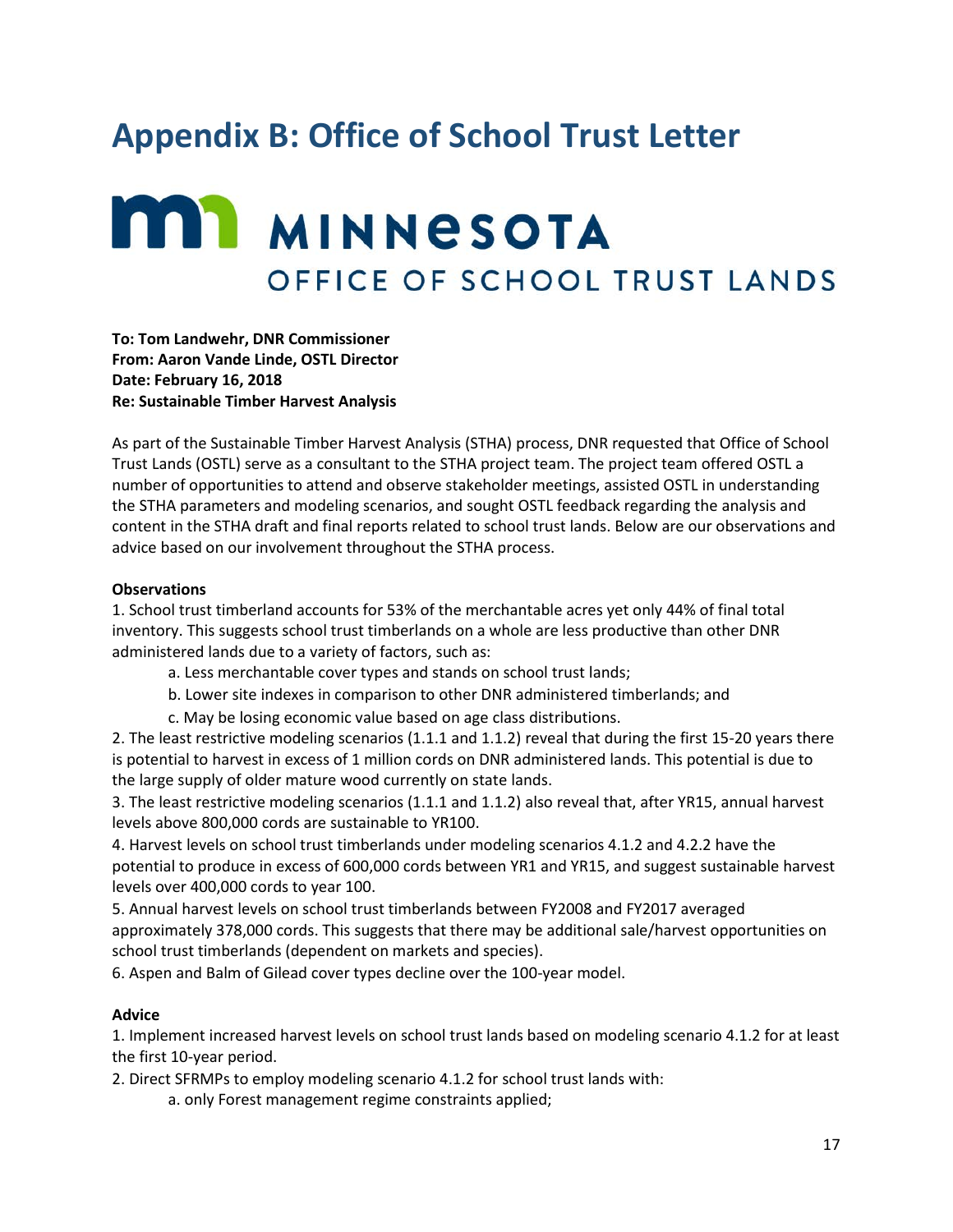b. a 20% even flow;

c. a 4% discount rate; and

d. instructions *not to exceed* a 5% leave tree on school trust lands per MFRC guidelines.

3. Capitalize on revenue opportunities from declining Aspen and Balm of Gilead cover types between YR1 and YR20.

4. Transfer management of all school trust land acres to Division of Forestry (i.e. Fish & Wildlife administered school trust lands become Forestry administered school trust lands).

5. Reduce acres of school trust lands under HCVF management constraints and compensate the School Trust if application of HCVF constraints reduce timber revenues.

6. Use current technologies to improve the existing timber inventory datasets:

a. Collect tree level data (recognizing the additional costs to do so); and

b. Generate landscape level inventory across all ownerships (state, federal, county, private) utilizing LiDAR/drones/other technologies.

7. Engage OSTL for SFRMP processes in the same manner as did the STHA project team.

8. Replicate the STHA process in ten years.

I am available if you need clarification or have any questions.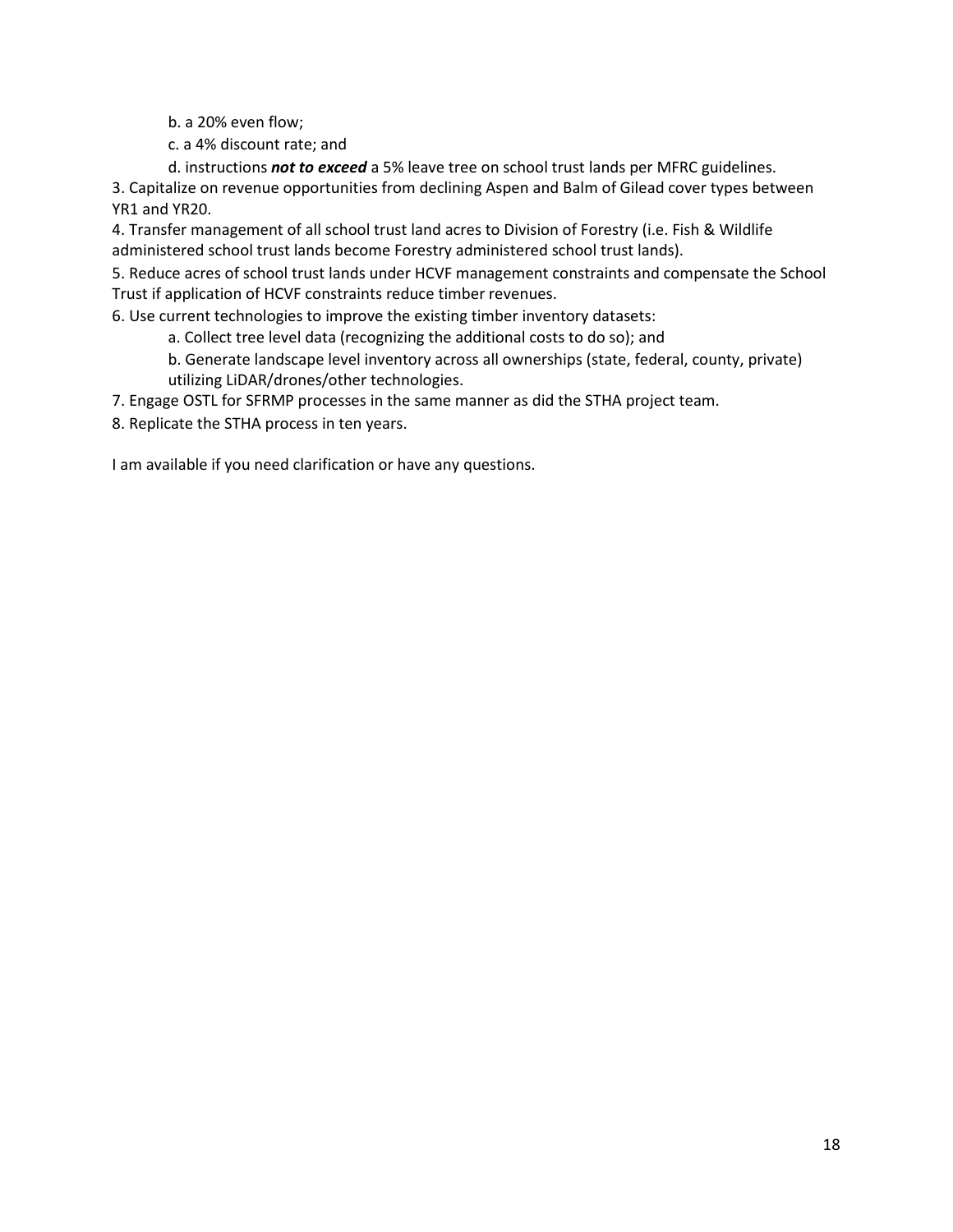# <span id="page-22-0"></span>**Appendix C: Sustainable Timber Harvest Analysis: Public Comment Form**

Thank you for your interest in the Minnesota Department of Natural Resources (DNR) Sustainable Timber Harvest Analysis project. Background and context information regarding this analysis is available on the website.

We are asking citizens of Minnesota for their input on the draft analysis report, also located on the website.

#### **About You:**

Name:

Zip code:

#### **Are you submitting comments today on behalf of yourself or an organization/affiliation?** Self

Organization/affiliation (fill-in below)

#### **Feedback on the Report:**

This feedback form will ask for your input on the Sustainable Timber Harvest Analysis report. Please read the draft analysis report and then answer these questions:

#### **After reading the report, do you feel that the results were reported clearly and that you understood them?**

Yes, the results were reported clearly No, the results were not reported clearly

#### **After reading the report, do you feel that the analysis is accurate in its reporting?**

Yes, the analysis is accurate No, the analysis is not accurate

The DNR's mission is to work with citizens to conserve and manage the state's natural resources, to provide outdoor recreation opportunities, and to provide for commercial uses of natural resources in a way that creates a sustainable quality of life. This requires us to consider and weigh a variety of values. The following forest values are important to this project.

#### a. Timber Productivity

- b. Wildlife Habitat
- c. Biodiversity
- d. Water Quality and Water Quantity
- e. Forest Community Health and Invasive Species
- f. Economic Impact

#### **Please tell us a little about the importance these forest-related values hold for you:**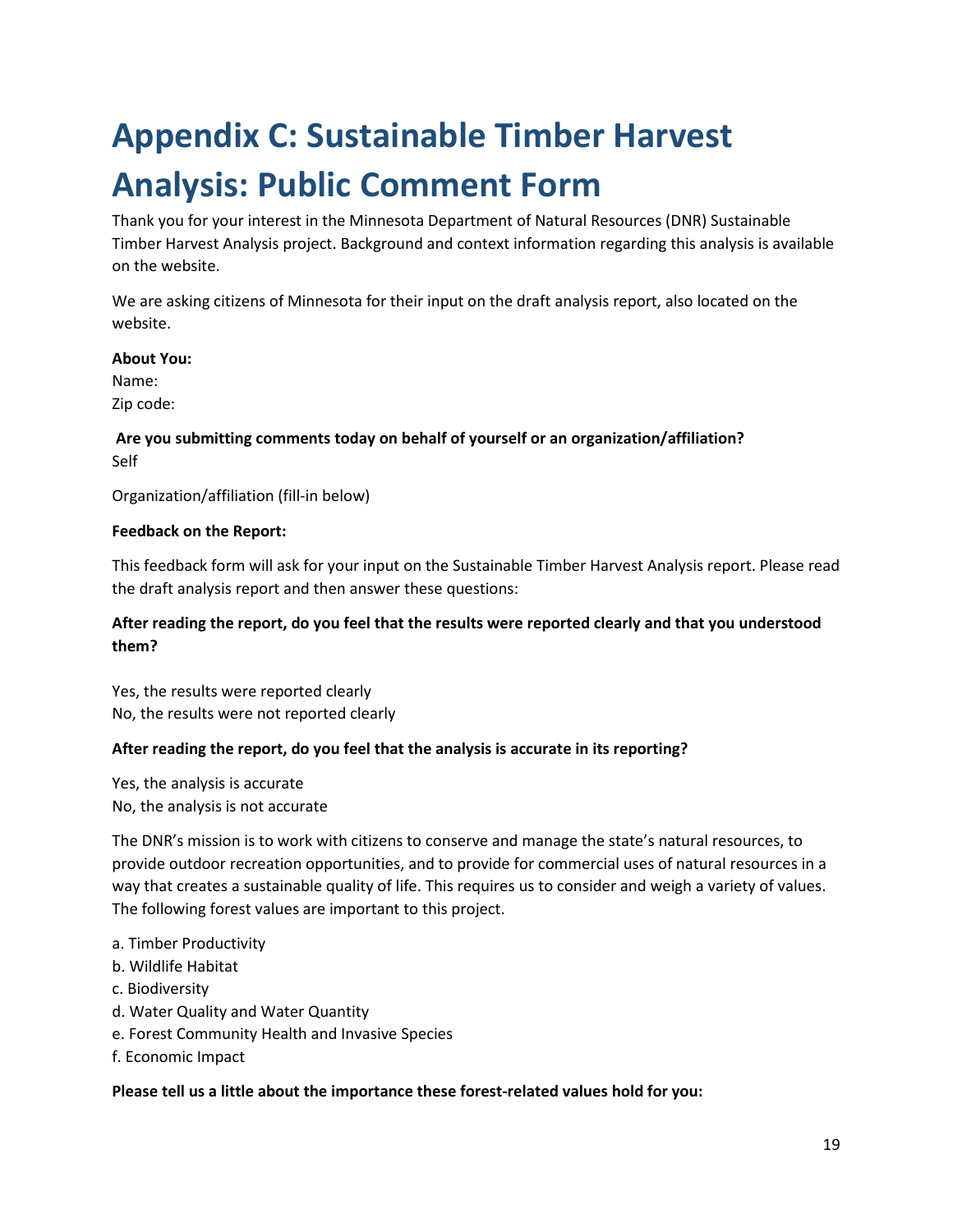**Based on your response to the above question about forest values, which level(s) of timber harvest would you support? (Please check all that apply)**

600-750 thousand cords 750-900 thousand cords 900-1050 thousand cords 1050-1200 thousand cords

**After reading the report, do you feel that the analysis is complete and includes all necessary information? Are all significant forest values and interests adequately accounted for?**

Yes, everything was adequately addressed No, there are things which were not adequately addressed

After reading the report, is there anything else you would like us to consider that was not covered above?

Thank you so much for your input and participation. The public comment period is open December 1st-31st, 2017. The DNR's project team will review comments and incorporate as applicable into the final analysis.

**Please visit the project webpage for more information.**